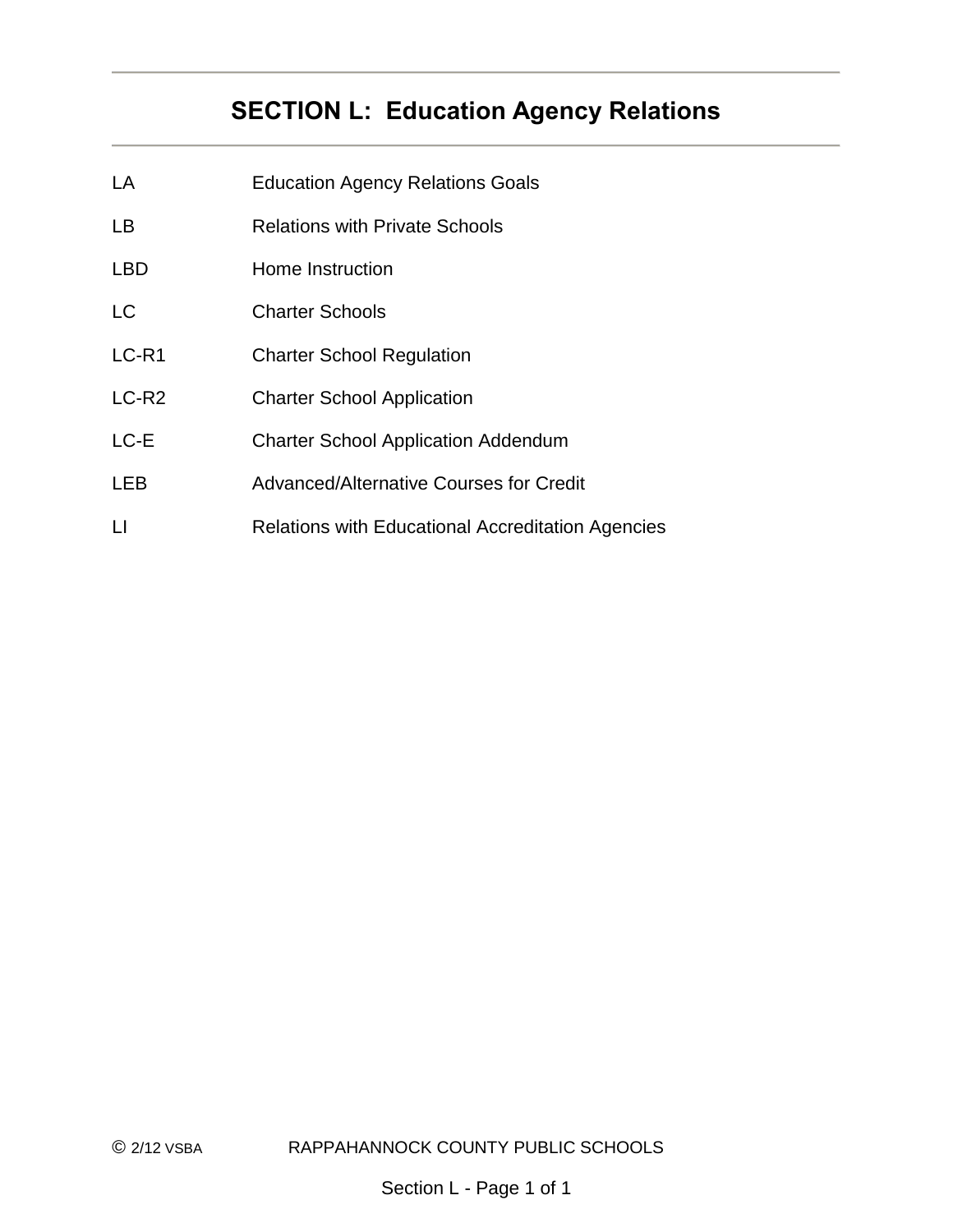### EDUCATION AGENCY RELATIONS GOALS

The Rappahannock County School Board supports the endeavors of other educational institutions whose goals are compatible with those of the division.

To the extent appropriate, the school division utilizes the resources of other educational institutions for the benefit of its students and the development of its staff.

The school division cooperates with educational institutions and agencies in selected areas of research and experimentation which have the potential to increase the effectiveness of teacher preparation or staff development and/or which directly improve the local instructional program. To protect students and teachers from unnecessary intrusions that may disrupt instruction and regular school activities, requests for college students and professors to observe classes or otherwise interact with students or division personnel must be submitted directly to the superintendent or superintendent's designee.

The school division strives to improve the climate for education, particularly with reference to expanding the fiscal base, providing for efficient expenditure of funds, and bringing about state or federal legislation which improves education or contributes to division goals.

\_\_\_\_\_\_\_\_\_\_\_\_\_\_\_\_\_\_\_\_\_\_\_\_\_\_\_\_\_\_\_\_\_\_\_\_\_\_\_\_\_\_\_\_\_\_\_\_\_\_\_\_\_\_\_\_\_\_\_\_\_\_\_\_\_\_\_\_\_\_ \_\_\_\_\_\_\_\_\_\_\_\_\_\_\_\_\_\_\_\_\_\_\_\_\_\_\_\_\_\_\_\_\_\_\_\_\_\_\_\_\_\_\_\_\_\_\_\_\_\_\_\_\_\_\_\_\_\_\_\_\_\_\_\_\_\_\_\_\_\_

The school division cooperates with professional educational organizations whose goals are compatible with those of the division.

Adopted: August 8, 1995 Reviewed: July 13, 1999; August 9, 2005 Revised: October 14, 2014; July 14, 2020

Legal Ref.: Code of Virginia, 1950, as amended, § 22.1-78.

| Cross Refs.: EGAA |             | Reproduction and Use of Copyrighted Materials |
|-------------------|-------------|-----------------------------------------------|
|                   | <b>GCQB</b> | <b>Staff Research and Publishing</b>          |
|                   | <b>JHDA</b> | Human Research                                |
|                   | JOB.        | Administration of Surveys and Questionnaires  |
|                   | I FA        | <b>Student Teachers</b>                       |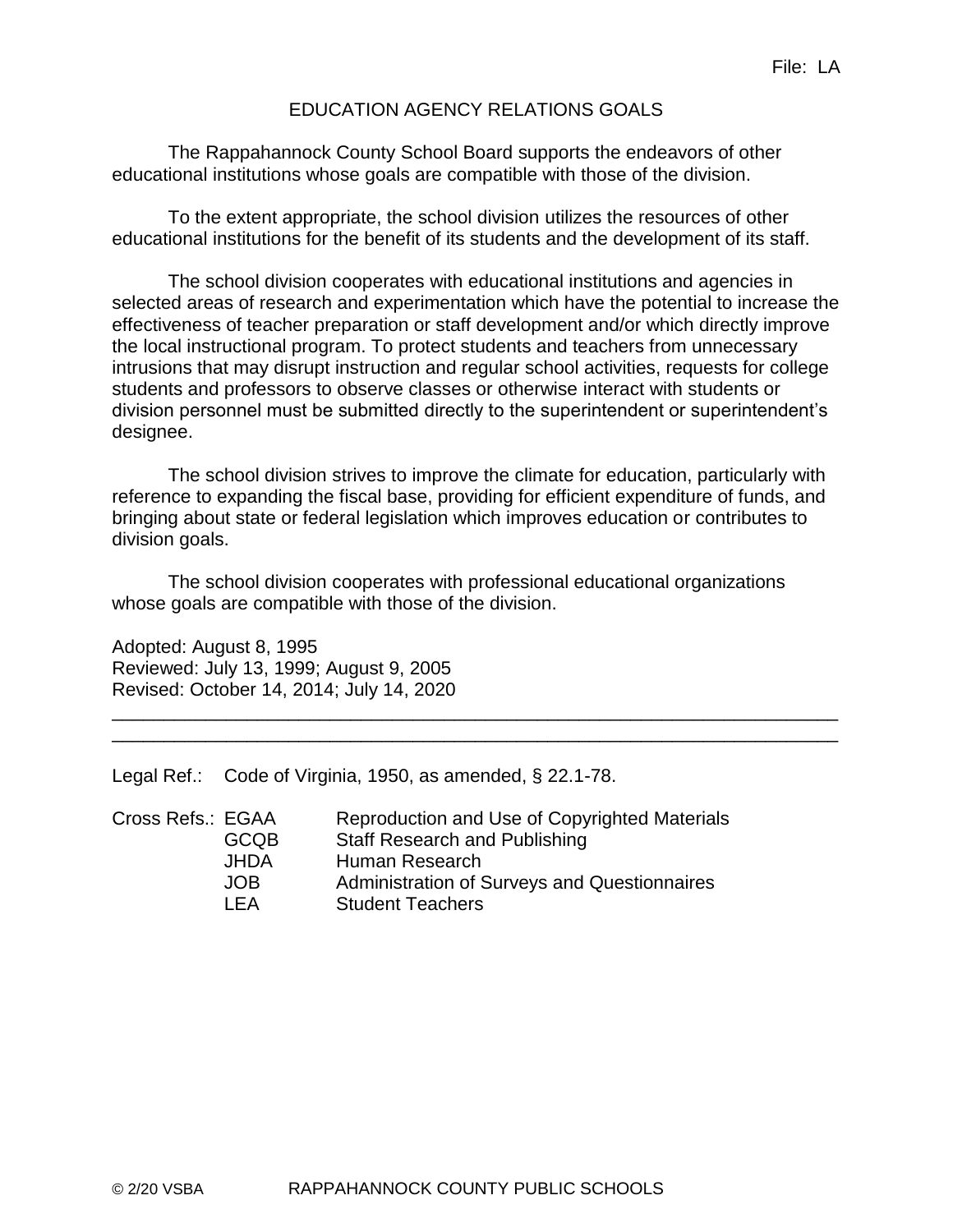### RELATIONS WITH PRIVATE SCHOOLS

The School Board and superintendent shall work cooperatively with private schools that serve the community and students in matters of common interest, unless expressly prohibited by state statutes or local school board policy. The superintendent is authorized to consult with officials of these schools to determine areas of mutual concern and interest and to make recommendations to the Board. The School Board will not enter into agreement with any nonpublic school within the division to provide student transportation to and from such schools.

\_\_\_\_\_\_\_\_\_\_\_\_\_\_\_\_\_\_\_\_\_\_\_\_\_\_\_\_\_\_\_\_\_\_\_\_\_\_\_\_\_\_\_\_\_\_\_\_\_\_\_\_\_\_\_\_\_\_\_\_\_\_\_\_\_\_\_\_\_\_ \_\_\_\_\_\_\_\_\_\_\_\_\_\_\_\_\_\_\_\_\_\_\_\_\_\_\_\_\_\_\_\_\_\_\_\_\_\_\_\_\_\_\_\_\_\_\_\_\_\_\_\_\_\_\_\_\_\_\_\_\_\_\_\_\_\_\_\_\_\_

Adopted: August 8, 1995 Reviewed: July 13, 1999, August 9, 2005 Revised: June 12, 2007 Reviewed: October 14, 2014

Legal Ref.: Code of Virginia, 1950, as amended, §§ 22.1-78; 22.1-176.1.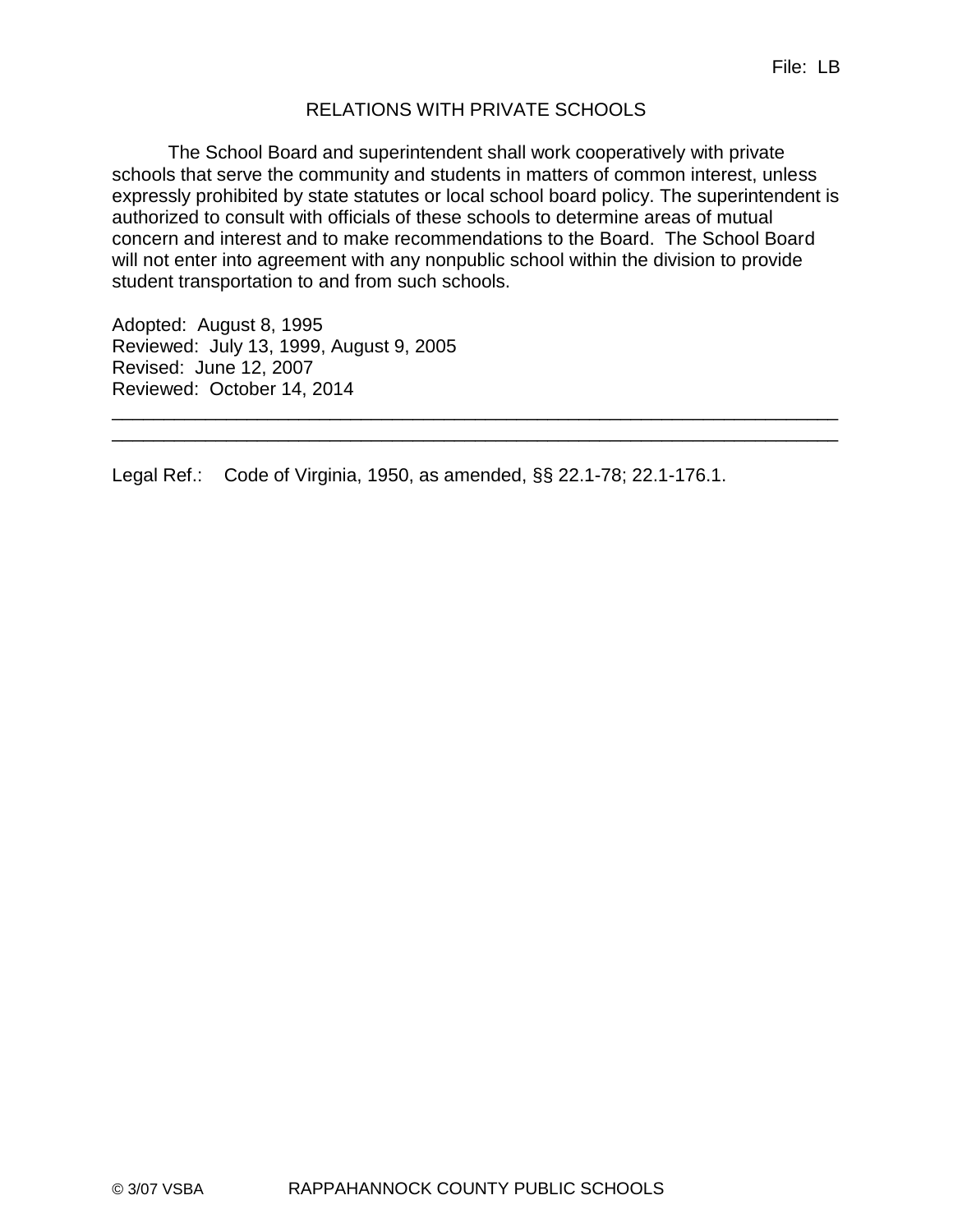### HOME INSTRUCTION

### GENERALLY

The Rappahannock County School Board recognizes that when the requirements of Va. Code § 22.1-254.1 are complied with instruction of children by their parents is an acceptable alternative form of education under the policy of the Commonwealth of Virginia. Any parent of any child who will have reached the fifth birthday on or before September 30 of any school year and who has not passed the eighteenth birthday may elect to provide home instruction in lieu of school attendance if the parent

- holds a high school diploma;
- is a teacher of qualifications prescribed by the Board of Education;
- provides the child with a program of study or curriculum which may be delivered through a correspondence course or distance learning program or in any other manner; or
- provides evidence that the parent is able to provide an adequate education for the child.

### **DEFINITION**

For purposes of this policy, "parent" means any parent, guardian, legal custodian or other person having control or charge of a child.

### NOTIFICATION BY PARENTS

Any parent who elects to provide home instruction in lieu of school attendance shall annually notify the superintendent no later than August 15 of the parent's intention to so instruct the child and provide a description of the curriculum, limited to a list of subjects to be studied during the coming year and evidence of having met one of the criteria for providing home instruction. Any parent who moves into a school division or begins home instruction after the school year has begun shall notify the superintendent of the parent's intention to provide home instruction as soon as practicable and shall comply with the requirements of this policy within thirty days of such notice. The superintendent shall notify the Superintendent of Public Instruction of the number of students in the school division receiving home instruction.

### EVIDENCE OF PROGRESS

A parent who elects to provide home instruction to a child who is over the age of six as of September 30 of the school year shall provide the superintendent by August 1 following the school year in which the child has received home instruction with either (i) evidence that the child has attained a composite score in or above the fourth stanine any nationally normed standardized achievement test or an equivalent score on the ACT, SAT or PSAT test or (ii) an evaluation or assessment which the superintendent

© 2/20 VSBA RAPPAHANNOCK COUNTY PUBLIC SCHOOLS

File: LBD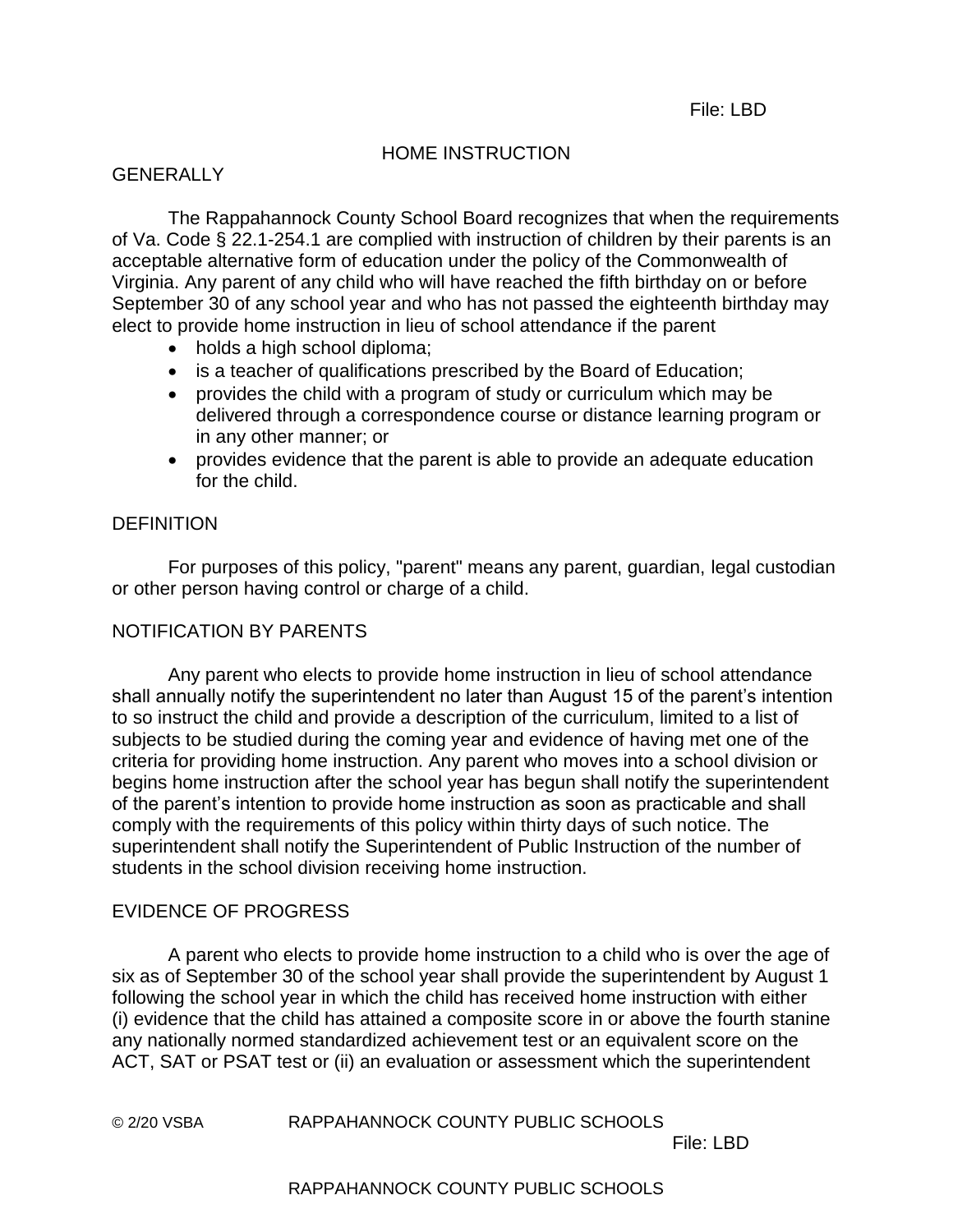determines to indicate that the child is achieving an adequate level of educational growth and progress, including but not limited to: (a) an evaluation letter from a person licensed to teach in any state, or a person with a master's degree or higher in an academic discipline, having knowledge of the child's academic progress, stating that the child is achieving an adequate level of educational growth and progress; or (b) a report card or transcript from a community college or college, college distance learning program or home-education correspondence school.

In the event that evidence of progress as required in this subsection is not provided by the parent, the home instruction program for that child may be placed on probation for one year. Parents shall file with the superintendent evidence of their ability to provide an adequate education for their child and a remediation plan for the probationary year which indicates their program is designed to address any educational deficiency. Upon acceptance of such evidence and plan by the superintendent, the home instruction may continue for one probationary year. If the remediation plan and evidence are not accepted or the required evidence of progress is not provided by August 1 following the probationary year, home instruction shall cease and the parent shall make other arrangements for the education of the child which comply with Va. Code § 22.1-254.

### IMMUNIZATIONS

Any parent, guardian or other person having control or charge of a child being home instructed, exempted or excused from school attendance shall comply with the immunization requirements provided in Va. Code § 32.1-46 in the same manner and to the same extent as if the child has been enrolled in and is attending school.

Upon request by the superintendent, the parent shall submit to the superintendent documentary proof of immunization in compliance with Va. Code § 32.1- 46.

No proof of immunization shall be required of any child upon submission of (i) an affidavit to the superintendent stating that the administration of immunizing agents conflicts with the parent's or guardian's religious tenets or practices or (ii) a written certification from a licensed physician, physician assistant, nurse practitioner, or local health department that one or more of the required immunizations may be detrimental to the child's health, indicating the specific nature of the medical condition or circumstance that contraindicates immunization.

## NOTIFICATION TO PARENTS

Advanced Placement (AP), Preliminary SAT/National Merit Scholarship Qualifying Test (PSAT/NMSQT) and PreACT examinations are available to students

© 2/20 VSBA RAPPAHANNOCK COUNTY PUBLIC SCHOOLS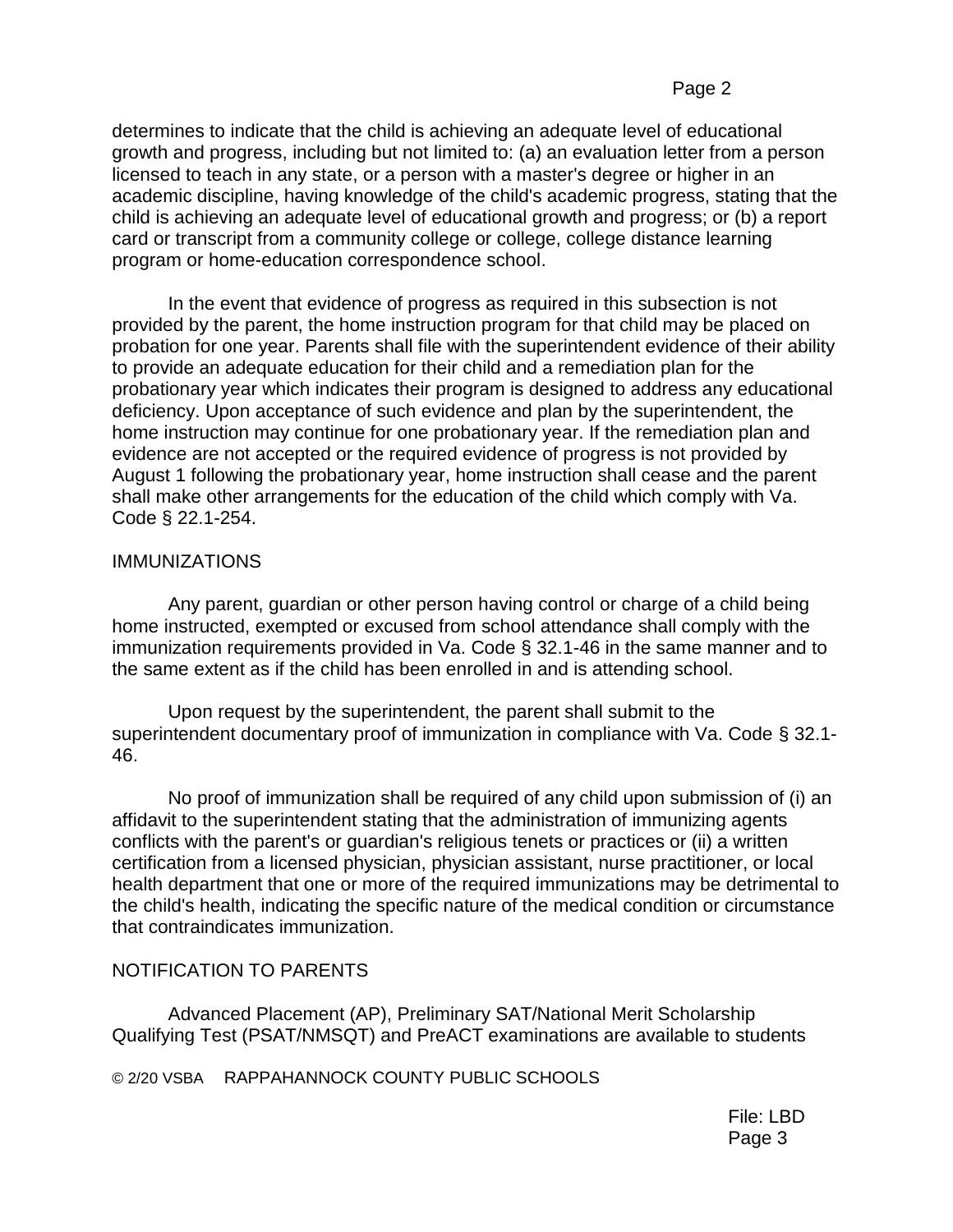receiving home instruction pursuant to Va. Code § 22.1-254.1. The superintendent establishes a schedule identifying the dates by which students receiving home instruction must register to participate in such examinations. The superintendent notifies students receiving home instruction and their parents of the registration deadlines and the availability of financial assistance to low-income and needy students to take such examinations.

### DISCLOSURE OF INFORMATION

Neither the superintendent nor the School Board shall disclose to the Department of Education or any other person or entity outside of the local school division information that is provided by a parent or student to satisfy the requirements of this policy or subdivision B 1 of Va. Code § 22.1-254. Nothing in this policy prohibits the superintendent from notifying the Superintendent of Public Instruction of the number of students in the school division receiving home instruction.

### JROTC MEMBERSHIP FOR HOMESCHOOLED STUDENTS

Homeschooled students who reside in the division and who are otherwise eligible for membership in a Junior Reserve Officers' Training Corp (JROTC) unit maintained by a secondary school but for their lack of enrollment in the division are permitted to be members of the unit.

Homeschooled students who are members in the division's JROTC units must comply with behavioral, disciplinary, attendance and other rules applicable to all students, including rules governing the use of the division's computer systems. If a student fails to comply, the school may withhold credit and/or terminate the student's participation in addition to taking any disciplinary action that would be taken against a full-time student for similar conduct.

Adopted: August 8, 1995 Revised: September 8, 1998; July 13, 1999; June 11, 2002; August 9, 2005; October 10, 2006; March 11, 2008; November 11, 2008 Reviewed: August 11, 2009 Revised: August 14, 2012; December 11, 2012 Reviewed: October 14, 2014 Revised: November 10, 2015; October 10, 2017; July 14, 2020

\_\_\_\_\_\_\_\_\_\_\_\_\_\_\_\_\_\_\_\_\_\_\_\_\_\_\_\_\_\_\_\_\_\_\_\_\_\_\_\_\_\_\_\_\_\_\_\_\_\_\_\_\_\_\_\_\_\_\_\_\_\_\_\_\_\_\_\_\_\_ \_\_\_\_\_\_\_\_\_\_\_\_\_\_\_\_\_\_\_\_\_\_\_\_\_\_\_\_\_\_\_\_\_\_\_\_\_\_\_\_\_\_\_\_\_\_\_\_\_\_\_\_\_\_\_\_\_\_\_\_\_\_\_\_\_\_\_\_\_\_

Legal Refs.: 10 U.S.C. § 2031.

Code of Virginia, 1950, as amended, §§ 22.1-1, 22.1-254, 22.1-254.1, 22.1-271.4, 32.1-46, 54.1-2952.2.

© 2/20 VSBA RAPPAHANNOCK COUNTY PUBLIC SCHOOLS

File: LBD Page 4

Cross Ref.: IIBEA Acceptable Computer System Use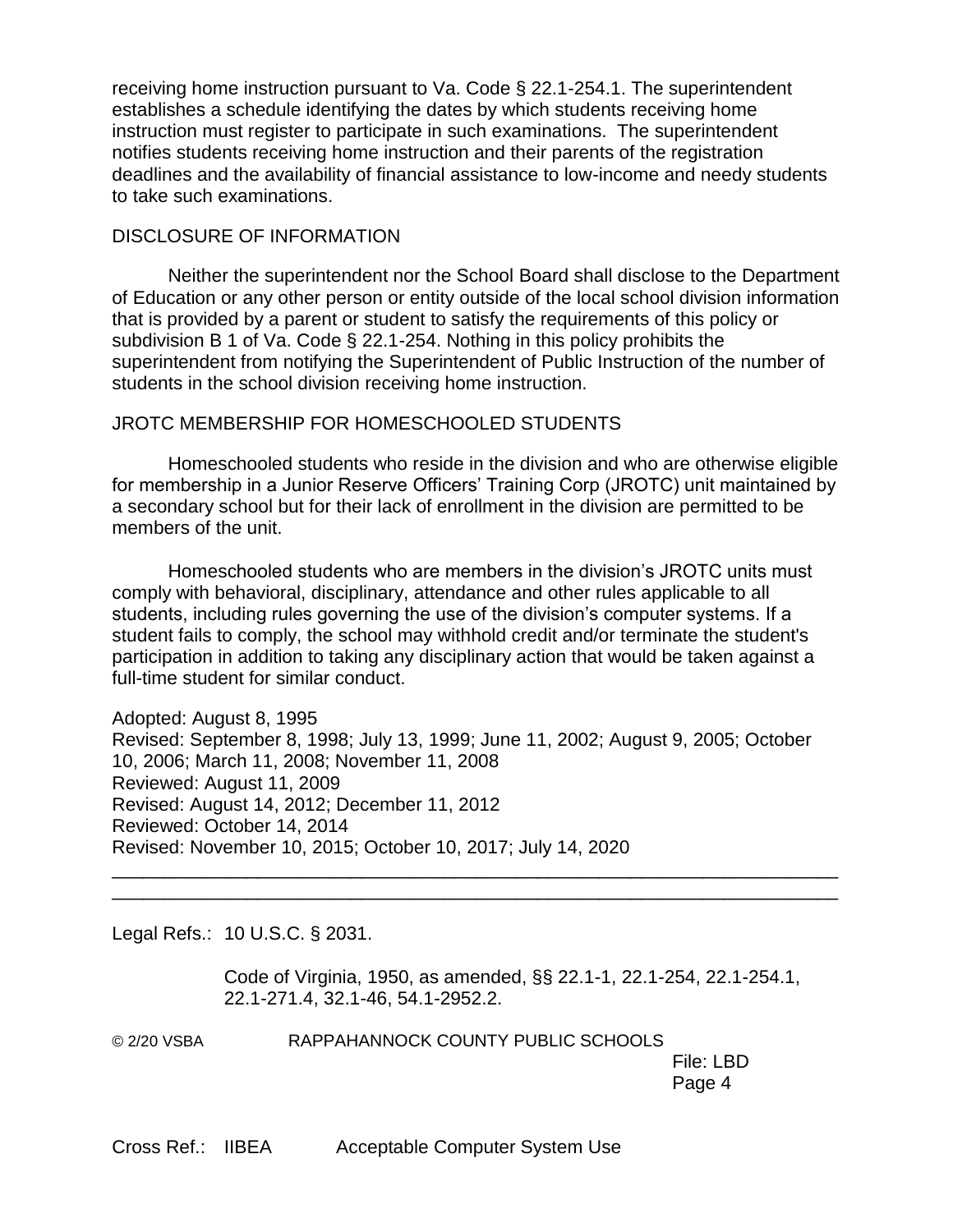JFC Student Conduct JO Student Records

© 2/20 VSBA RAPPAHANNOCK COUNTY PUBLIC SCHOOLS

File: LC

## CHARTER SCHOOLS

Purpose

In order to (1) encourage the development of innovative programs; (2) provide opportunities for innovative instruction and student assessment; (3) provide parents and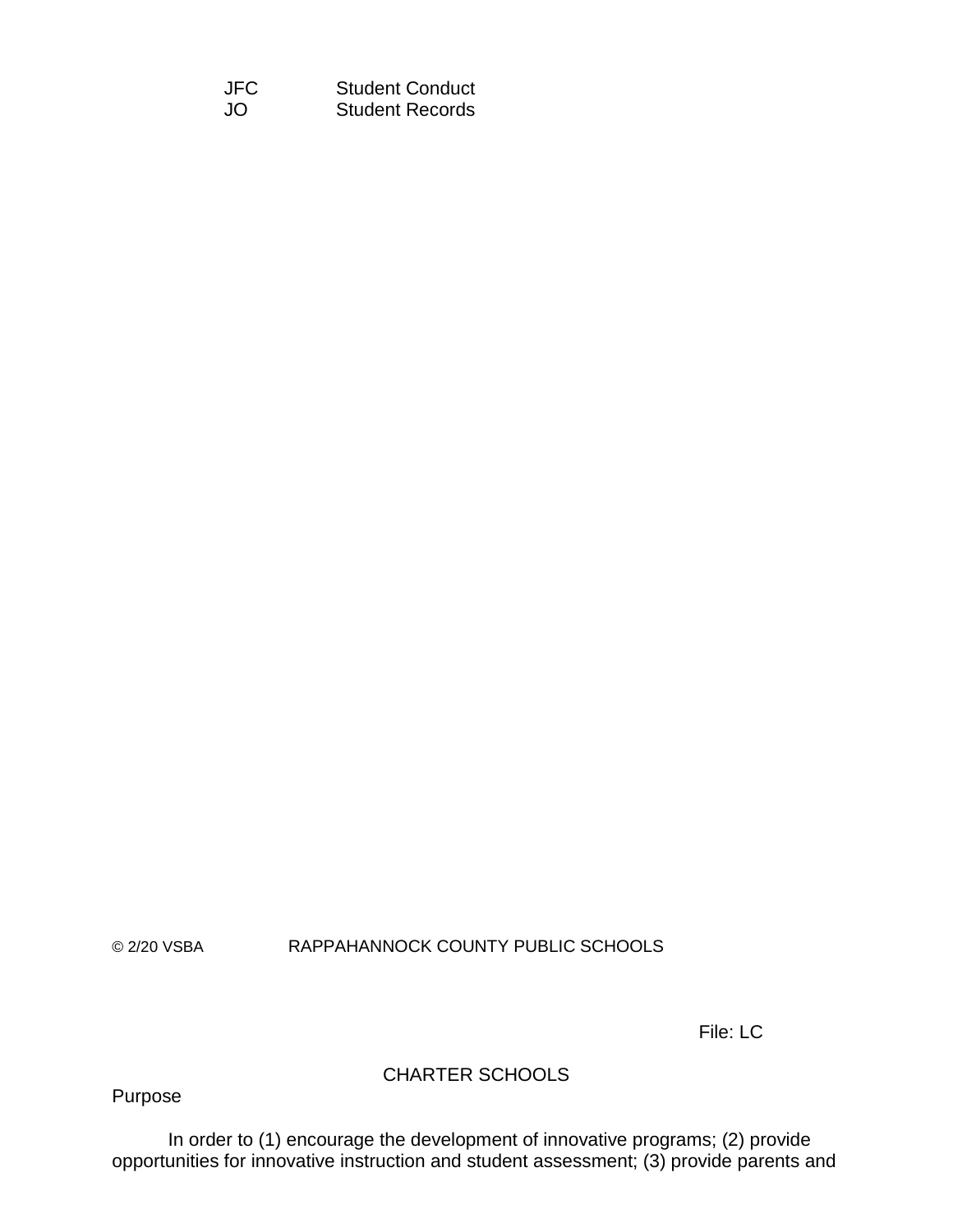students more choices; (4) provide innovative scheduling, structure and management; (5) encourage the use of performance-based educational programs; (6) establish high standards for teachers and administrators; and (7) develop models for replication in other public schools, the Rappahannock County School Board receives and considers applications for the establishment of charter schools.

### Definition of Charter School

A charter school is a public, nonreligious or non-home-based alternative school located within the Rappahannock County School Division or operated jointly by multiple school divisions. A charter school may be created as a new school or by converting all or part of an existing public school. Conversions of private schools or home-based programs are not permitted. A charter school for at-risk pupils may be established as a residential school.

In establishing public charter schools within the division, the School Board gives priority to public charter school applications designed to increase the educational opportunities of at-risk students. At least one half of the public charter schools in the division must be designed for at-risk students. However, conversions of existing public schools into public charter schools that serve the same community as the existing public school do not count in the determination of school division compliance with the one-half requirement.

Enrollment in a charter school is open to any child who resides within the school division or, in the case of a regional public charter school, within any of the relevant school divisions, through a lottery process on a space-available basis*,* except that in the case of the conversion of an existing public school, students who attend the school and the siblings of such students are given the opportunity to enroll in advance of the lottery process. Students eligible to enroll in the school division pursuant to Va. Code § 22.1- 3.B because they are the children of military personnel on active military duty who will reside in the division may participate in the lottery process for charter schools in the division at the same time and in the same manner as students who reside in the division.

Public charter schools are subject to all federal laws and authorities as set forth in law and the charter contract. Public charter schools are subject to the same civil rights, health and safety requirements applicable to other public schools in the Commonwealth, except as otherwise provided by law.

## © 5/20 VSBA RAPPAHANNOCK COUNTY PUBLIC SCHOOLS File: LC Page 2

Public charter schools are subject to the student assessment and accountability requirements applicable to other public schools. Nothing precludes a public charter school from establishing additional student assessment measures that go beyond state requirements if the School Board approves such measures.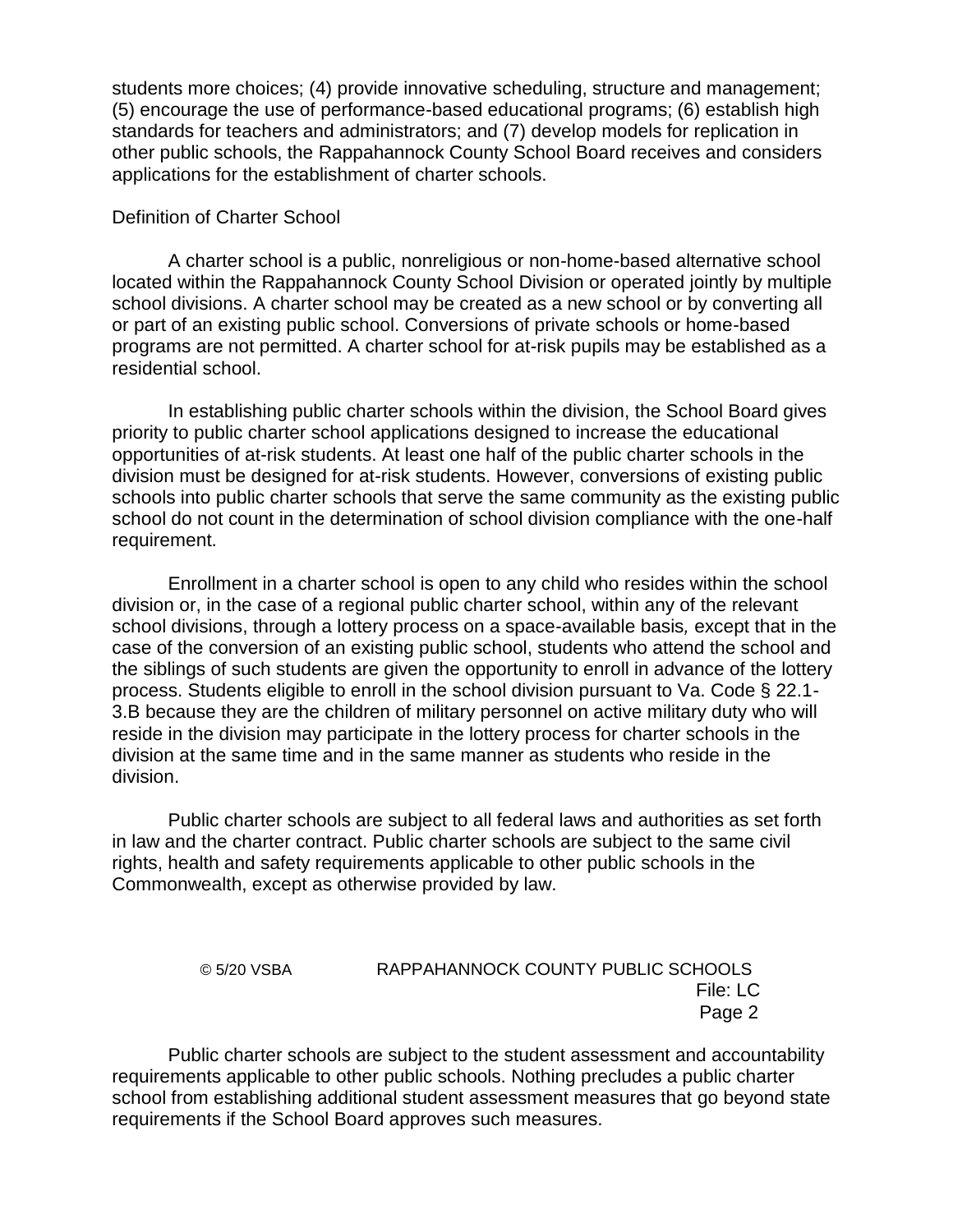Management committees of public charter schools are subject to and shall comply with the Virginia Freedom of Information Act (§ [2.2-3700](http://law.lis.virginia.gov/vacode/2.2-3700) et seq.).

No public charter school shall discriminate against any individual on the basis of disability, race, creed, color, sex, sexual orientation, gender, gender identity, national origin, religion, ancestry, or need for special education services or any other unlawful basis, and each public charter school shall be subject to any court-ordered desegregation plan in effect for the school division.

No public charter school shall discriminate against any student on the basis of limited proficiency in English and each public charter school shall provide students who have limited proficiency in English with appropriate services designed to teach such students English and the general curriculum, consistent with federal civil rights laws.

No public charter school shall engage in any sectarian practices in its educational program, admissions or employment policies or operations.

#### Application Process

Any person, group or organization may submit an application for the formation of a public charter school to the Rappahannock County School Board. A complete application includes the applicant's Virginia Public Charter School Application package submitted to the Board of Education, the result of the Board of Education's review of the application and the Charter School Application Addendum (LC-E Rappahannock County Charter School Application Addendum). Prior to submitting a charter school application to the School Board, a public charter school applicant shall submit its proposed charter application to the Board of Education for review and comment and a determination as to whether the application meets the approval criteria developed by the Board of Education. Charter School applications initiated by the Rappahannock County School Board must conform to the Virginia Public Charter School Application. However, such applications are not required to receive Board of Education review and comment prior to action by the School Board.

The Board of Education examines all applications, other than those initiated by the School Board, for feasibility, curriculum, financial soundness and other objective criteria it may establish, consistent with existing state law. The Board of Education's

### © 5/20 VSBA RAPPAHANNOCK COUNTY PUBLIC SCHOOLS

File: LC Page 3

review and comment is for the purpose of ensuring that the application conforms with such criteria. The school division may work with a charter school applicant before the application is submitted to the Board of Education for review and recommendation.

All public charter school applicants, other than those initiated by the School Board, must also complete the application addendum in the format provided in Exhibit LC-E Rappahannock County Charter School Application Addendum. The School Board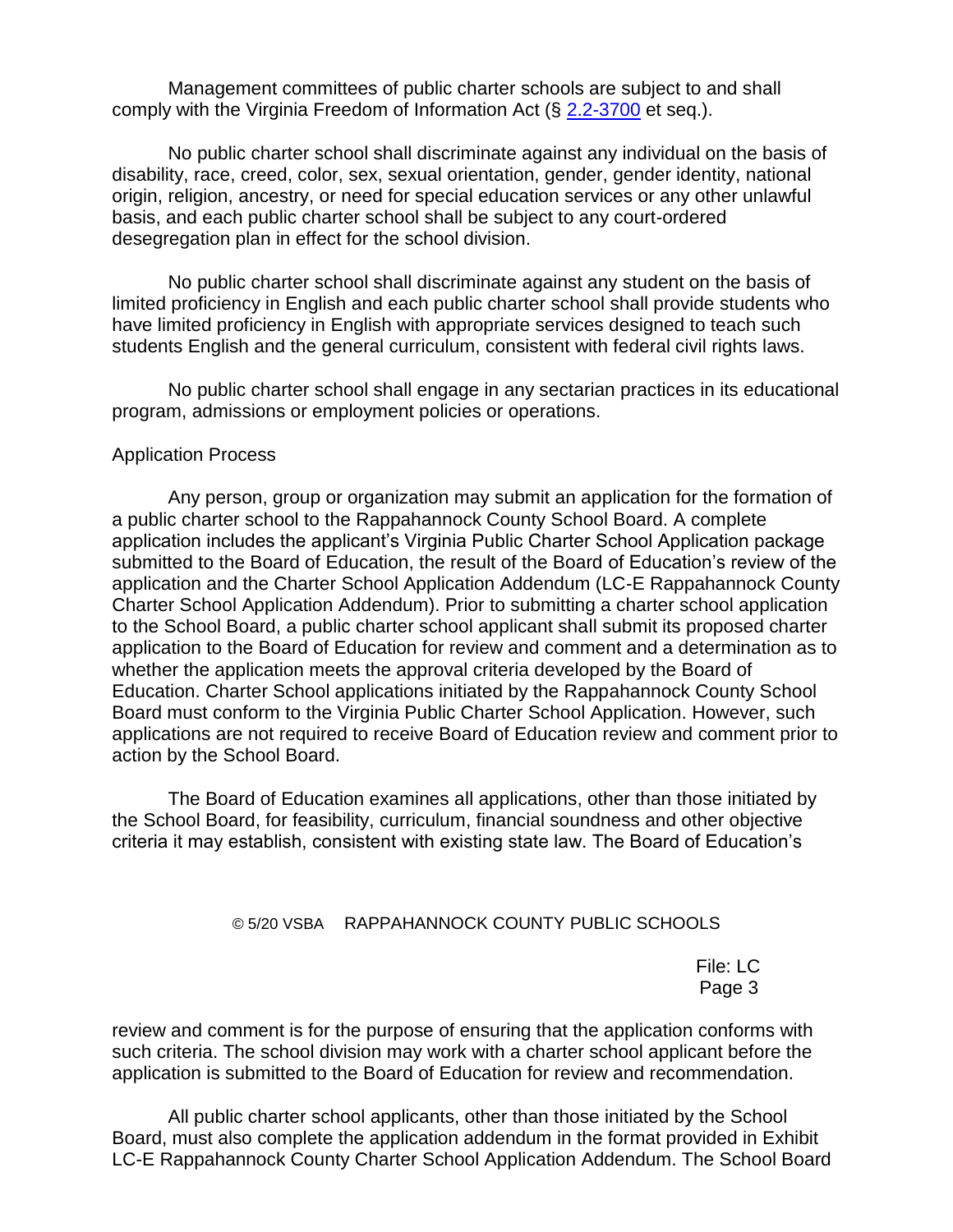shall establish a "review team" consisting of appropriate school personnel, a local business representative and a resident charter school proponent to evaluate charter school applications. The School Board shall designate the chairman of the review team as the contact person for answering questions about the application process and receiving applications. The review team shall work cooperatively with applicants for charter schools. When an application is incomplete, the review team shall request the necessary information; an incomplete application is not grounds for denying a charter. However, if the applicant does not provide the necessary information within a reasonable timeframe (established by the review team) then the application may be denied.

The review team shall (1) recommend to the School Board appropriate criteria for reviewing charter school applications; (2) evaluate all charter school applications based on the review criteria adopted by the School Board; (3) recommend one of the following options to the School Board for each application: approve, reject, place on a waiting list or return with suggestions for improvement; (4) monitor charter school progress; and (5) make recommendations for revocation, renewal or non-renewal of charter contracts.

The Rappahannock County School Board shall establish a regulation for receiving, reviewing and ruling on applications for the establishment of charter schools. Such regulation must include a timeline for the application and review process and the means for reviewing and evaluating each application, including the criteria on which the decision to grant or deny a charter will be based. To provide appropriate opportunity for input from parents, teachers, citizens, and other interested parties and to obtain information to assist the School Board in its decision to grant or deny a public charter school application, the regulation will provide for public notice and the receipt of comment on public charter school applications. The School Board shall give at least 14 days' notice of its intent to receive public comment on an application. A copy of the regulation, including the review criteria, shall be posted on the division's website and a copy shall be made available to any interested party upon request.

#### School Board Decision

If the School Board denies a public charter school application, or revokes or fails to renew a charter agreement, it shall provide to the applicant or grantee its reasons, in writing, for such decision, and it shall post such reasons on its website. A public charter

### © 5/20 VSBA RAPPAHANNOCK COUNTY PUBLIC SCHOOLS

File: LC Page 4

school applicant whose application was denied, or a grantee whose charter was revoked or not renewed, is entitled to petition the School Board for reconsideration. The petition for reconsideration shall be filed no later than 60 days from the date the public charter school application is denied, or the charter agreement is revoked or fails to be renewed. Such reconsideration shall be decided within 60 days of the filing of the petition.

The School Board shall establish a process for reviewing petitions of reconsideration, which shall include an opportunity for public comment. The petition of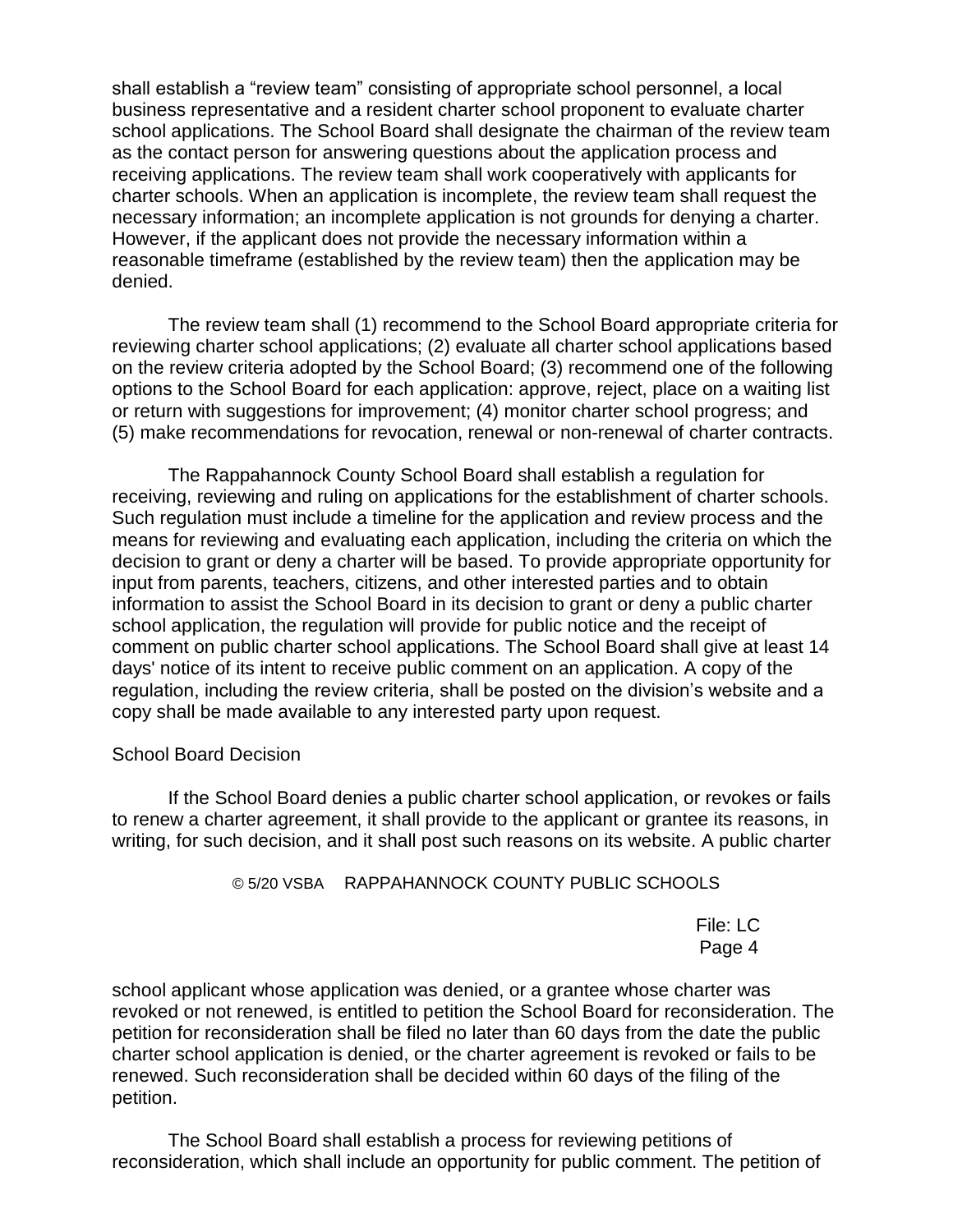reconsideration may include an amended application based on the reasons given by the School Board for such decision. Prior to seeking reconsideration, an applicant or grantee may seek technical assistance from the Superintendent of Public Instruction to address the reasons for denial, revocation or non-renewal.

Upon reconsideration, the decision of the School Board to grant or deny a public charter school application or to revoke or fail to renew a charter agreement is final and not subject to appeal. Following a decision to deny a public charter school application or to revoke or fail to renew a charter agreement, the School Board submits documentation to the Board of Education as to the rationale for the School Board's decision. The Board of Education has no authority to grant or deny a public charter school application or to revoke or fail to renew a charter agreement but may communicate any Board finding relating to the rationale for the School Board's denial of the public charter school application or revocation of or failure to renew the charter agreement based on the documentation submitted in any school division in which at least half of the schools receive funding pursuant to Title I, Part A.

Nothing in this policy prohibits an applicant whose application has been denied or a grantee whose charter has been revoked or not renewed from submitting a new application.

### Charter Contract

Within 90 days of approval of a charter application, the School Board and the management committee of the approved public charter school shall execute a charter contract that clearly sets forth (i) the academic and operational performance expectations and measures by which the public charter school will be judged and (ii) the administrative relationship between the School Board and public charter school, including each party's rights and duties. The 90-day period may be extended by up to 30 days by mutual agreement of the parties. Such performance expectations and measures shall include applicable federal and state accountability requirements and may be refined or amended by mutual agreement after the public charter school has collected baseline achievement data for its enrolled students.

### © 5/20 VSBA RAPPAHANNOCK COUNTY PUBLIC SCHOOLS

File: LC Page 5

The academic and operational performance expectations and measures in the charter contract shall be based on a performance framework that clearly sets forth the academic and operational performance indicators, measures and metrics that will guide the School Board's evaluations of the public charter school. The performance framework shall include indicators, measures and metrics for:

- student academic proficiency;
- student academic growth;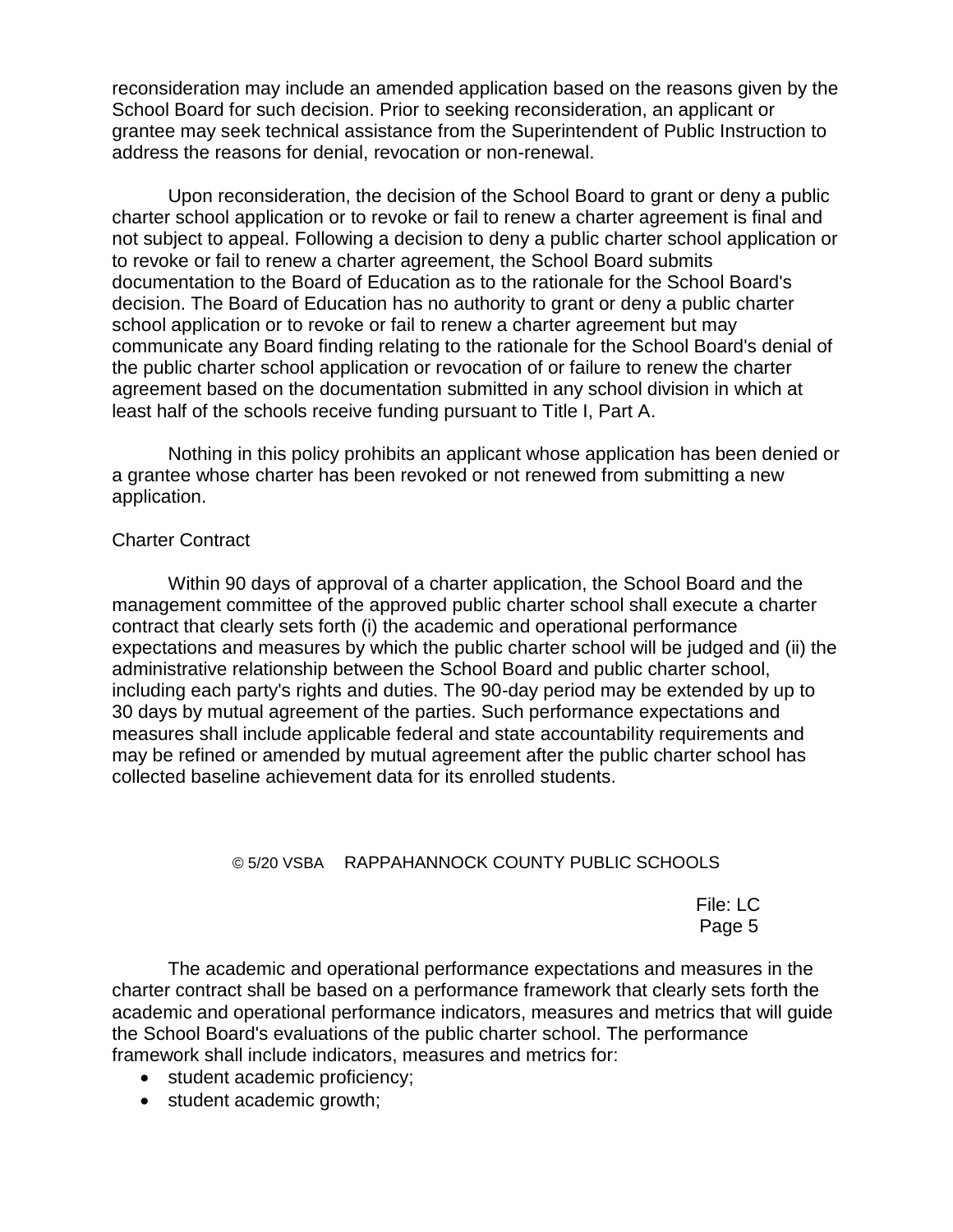- achievement gaps in both proficiency and growth between the major student subgroups based on gender, race, poverty status, special education status, English language learner status and gifted status;
- attendance;
- recurrent annual enrollment;
- postsecondary education readiness of high school students;
- financial performance and sustainability; and
- the performance and stewardship of the management committee, including compliance with all applicable laws, regulations and terms of the charter contract.

The performance framework shall allow the inclusion of additional rigorous, valid and reliable indicators proposed by the charter school to augment external evaluations of its performance, provided that the School Board approves the quality and rigor of such indicators.

The performance framework shall require the disaggregation of all student performance data by major student subgroups based on gender, race, poverty status, special education status, English language learner status and gifted status.

Annual performance targets shall be set by the public charter school and the School Board and shall be designed to help each school meet applicable federal, state and School Board expectations.

The charter contract shall be signed by the chairman of the School Board and the president or chairman of the public charter school's management committee. Within 10 days of executing a charter contract, the School Board shall submit to the Board written notification of the charter contract execution, including a copy of the executed charter contract and any attachments.

No public charter school shall commence operations without a charter contract executed in accordance with this policy and approved in an open meeting of the School Board.

### © 5/20 VSBA RAPPAHANNOCK COUNTY PUBLIC SCHOOLS

File: LC Page 6

Waivers of School Board Policy and State Regulation

A charter school may operate free from School Board policies and state regulations, except the Standards of Quality, the Standards of Accreditation and Standards of Learning, as agreed in the charter contract. The School Board shall request from the Board of Education, on behalf of its charter schools, waivers from state regulation contained in each approved charter application. If the charter school is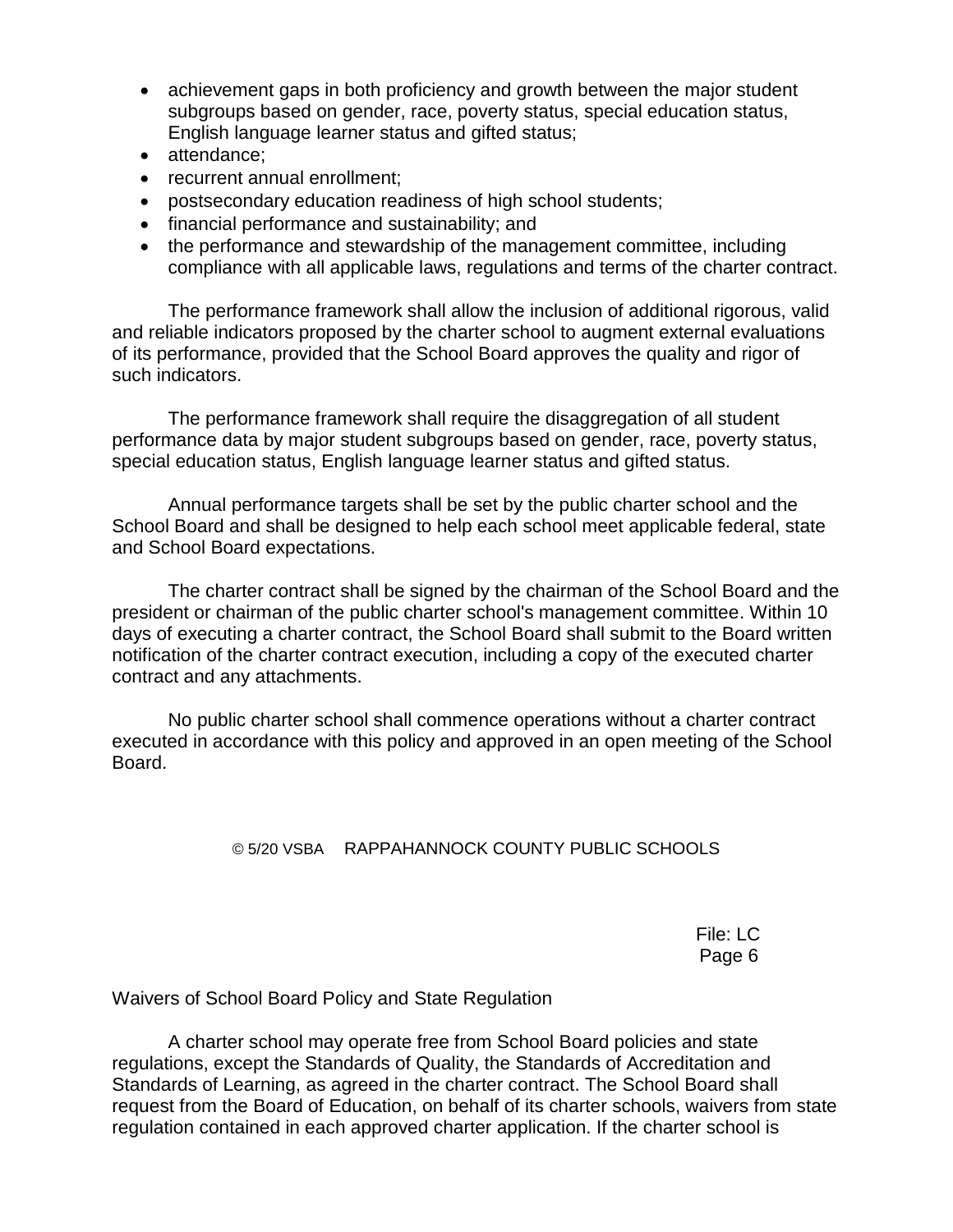designed to increase the opportunities of at-risk students, then the School Board shall request that the Board of Education approve an Individual School Accreditation Plan.

### Management and Operation

A charter school shall be administered and operated by a management committee in the manner agreed to in the charter contract. The management committee shall be composed of parents of students enrolled in the school, teachers and administrators working in the school and representatives of any community sponsors, or any combination thereof. A charter school shall be responsible for its own operations. However, a charter school may negotiate and contract with the School Board, or any other third party, for the provision of necessary services; services provided by the School Board must be provided at cost.

The applicant and members of the management committee, administrators, and other personnel serving in a public charter school must disclose any ownership or financial interest they may have in renovating, lending, granting, or leasing public charter school facilities.

### Personnel

Charter school personnel shall be selected as agreed in the charter contract. Such personnel may, but are not required, to be employees of the School Board. However, all charter school personnel shall be subject to the provisions of Va. Code §§ 22.1-296.1, 22.1-296.2 and 22.1-296.4.

Professional, licensed employees currently employed by the School Board may volunteer for assignment to a charter school and may be assigned by the School Board to a charter school for one contract year and reassigned annually upon the request of the employee and management committee. Professional, licensed employees assigned to a charter school shall receive the same employment benefits as such personnel assigned to noncharter schools. Professional, licensed personnel who request assignment to a noncharter school or who are not recommended for reassignment in

the charter school, other than for reasons cited in § 22.1-307 of the Code of Virginia, shall be transferred to a noncharter school according to School Board policy.

### © 5/20 VSBA RAPPAHANNOCK COUNTY PUBLIC SCHOOLS

File: LC Page 7

The School Board may employ health, mental health, social services and other related personnel to serve in residential charter schools for at-risk students as determined in the charter agreement. However, the School Board is not required to fund the residential or other services provided by a residential charter school.

The School Board has the final authority to assign professional, licensed personnel to charter or other schools within the division.

Funding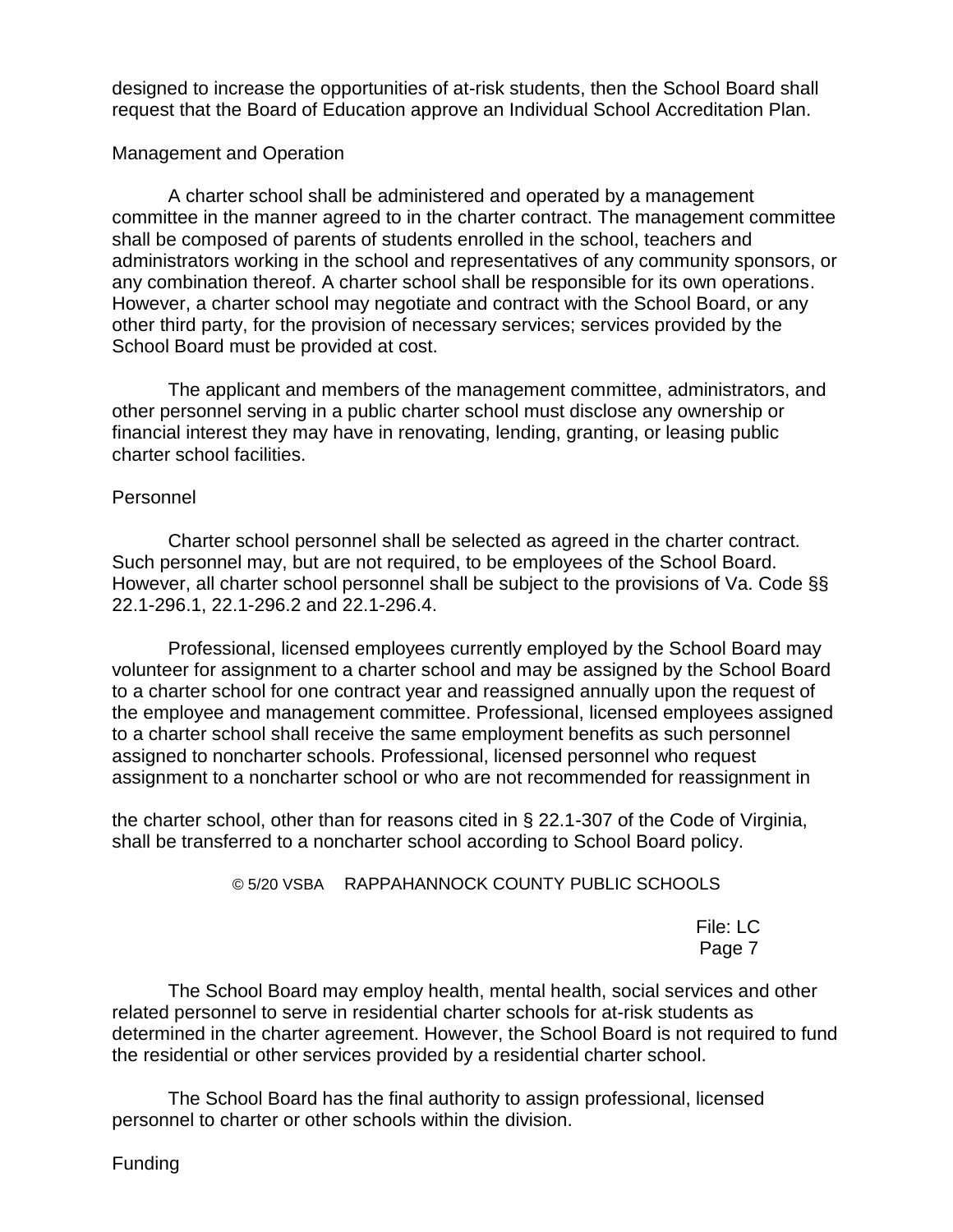Charter schools shall be funded as provided by law and negotiated in the charter contract.

Revocation and Renewal of the Charter Contract

The School Board may revoke a charter contract if

- the charter school violates the conditions, standards or procedures established in the application;
- the charter school violates a material term of the charter contract (for example, failing to provide required reports to the School Board);
- the charter school fails to meet or make reasonable progress toward achievement of the content standards or student performance standards identified in the charter application;
- the charter school fails to meet generally accepted standards of fiscal management; or
- the charter school violates any provision of law from which it was not specifically exempted.

A charter contract may be renewed for up to five years. The management committee must apply to renew the charter by January 15 before the charter expires.

The application for renewal shall contain

- a report on the progress of the charter school in achieving the goals, objectives, program and performance standards for students and other conditions and terms the School Board required in the charter
- a financial statement, on forms prescribed by the Board of Education, disclosing the costs of administration, instruction and other spending categories which is written in a way to allow the School Board and the public to compare such costs to the costs of other schools and comparable organizations
- other information the School Board may require

© 5/20 VSBA RAPPAHANNOCK COUNTY PUBLIC SCHOOLS

File: LC Page 8

If a charter contract is revoked or not renewed, or a charter school is dissolved, the management committee shall be responsible for all financial obligations of the charter school.

### Reports

The School Board reports the following to the Board of Education:

• the grant or denial of charter applications, applications for renewal, and the revocation of any charter contract; for any such denial, revocation or failure to renew, the report to the Board of Education contains documentation as to the reason for the denial or revocation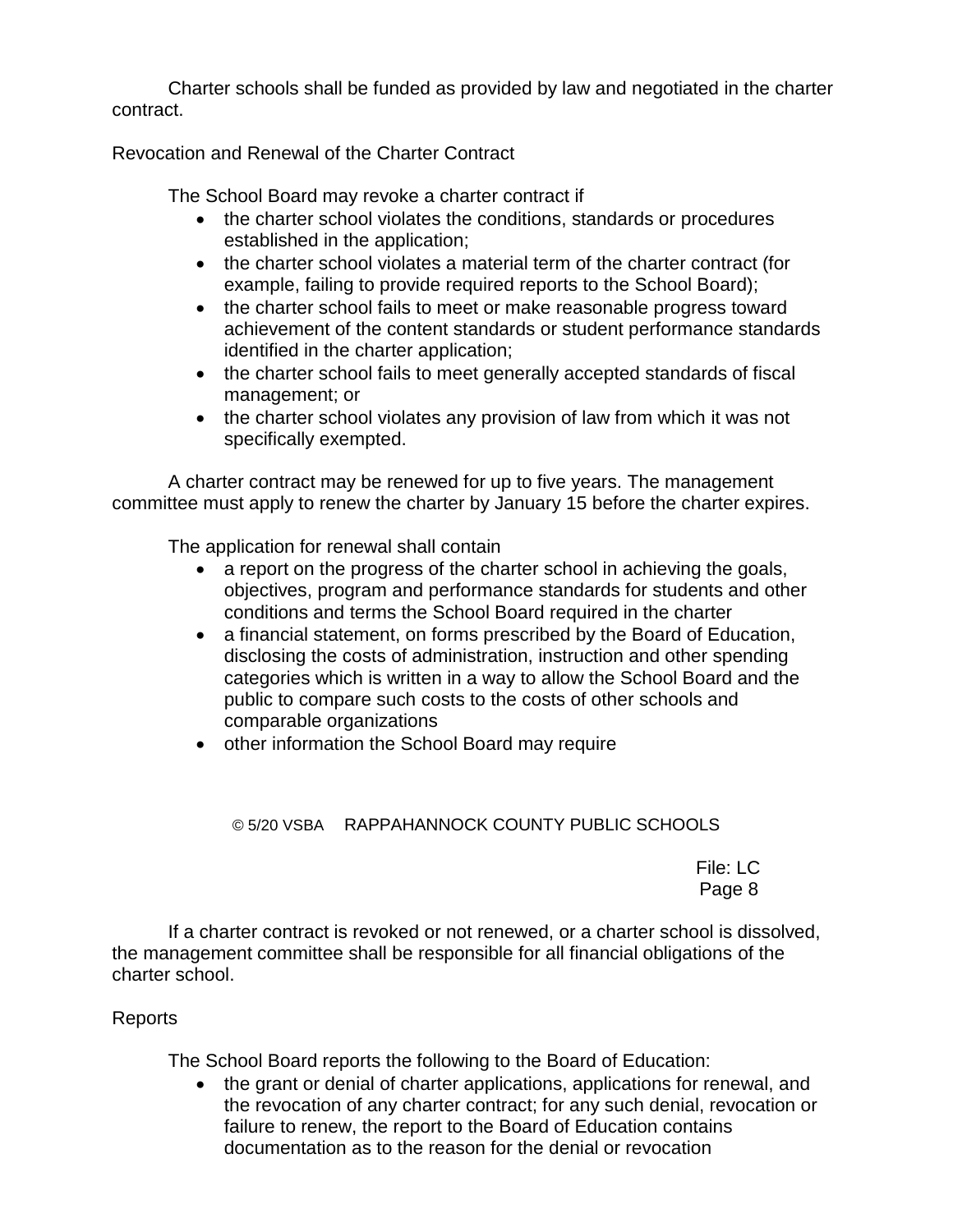whether a public charter school is designed to increase the educational opportunities of at-risk students

The Board of Education will report the number of public charter schools established in Virginia, and the number of charters denied, in its annual report to the Governor and the General Assembly.

Adopted: November 12, 2002 Revised: May 13, 2003; November 9, 2004; June 14, 2005; August 9, 2005; August 14, 2012; November 10, 2015; October 11, 2016; October 10, 2017; June 11, 2019; August 11, 2020

\_\_\_\_\_\_\_\_\_\_\_\_\_\_\_\_\_\_\_\_\_\_\_\_\_\_\_\_\_\_\_\_\_\_\_\_\_\_\_\_\_\_\_\_\_\_\_\_\_\_\_\_\_\_\_\_\_\_\_\_\_\_\_\_\_\_\_\_\_\_ \_\_\_\_\_\_\_\_\_\_\_\_\_\_\_\_\_\_\_\_\_\_\_\_\_\_\_\_\_\_\_\_\_\_\_\_\_\_\_\_\_\_\_\_\_\_\_\_\_\_\_\_\_\_\_\_\_\_\_\_\_\_\_\_\_\_\_\_\_\_

Legal Refs: 20 U.S.C. § 6311(b)(1)(B).

Code of Virginia, 1950, as amended, §§ 22.1-3, 22.1-212.5 et seq.

Cross Refs: KBA Requests for Public Records KBA-F1 Request for Public Records KBA-F2 Record of Inspection and/or Delivery of Copies KBA-R Requests for Public Records LC-E [School Division] Charter School Application Addendum

© 5/20 VSBA RAPPAHANNOCK COUNTY PUBLIC SCHOOLS

File: LC-R1

## CHARTER SCHOOL

### **A. Establishment of a Review Committee**

Prior to consideration by the Board, all charter school applications shall be examined by a review committee. The review committee will be chaired by the director of academic services. Membership will include but not limited to the following individuals: director of human resources, director of finance, director of special programs, director of transportation, a parent, a student, and a charter school advocate.

## **B. Development of an Application**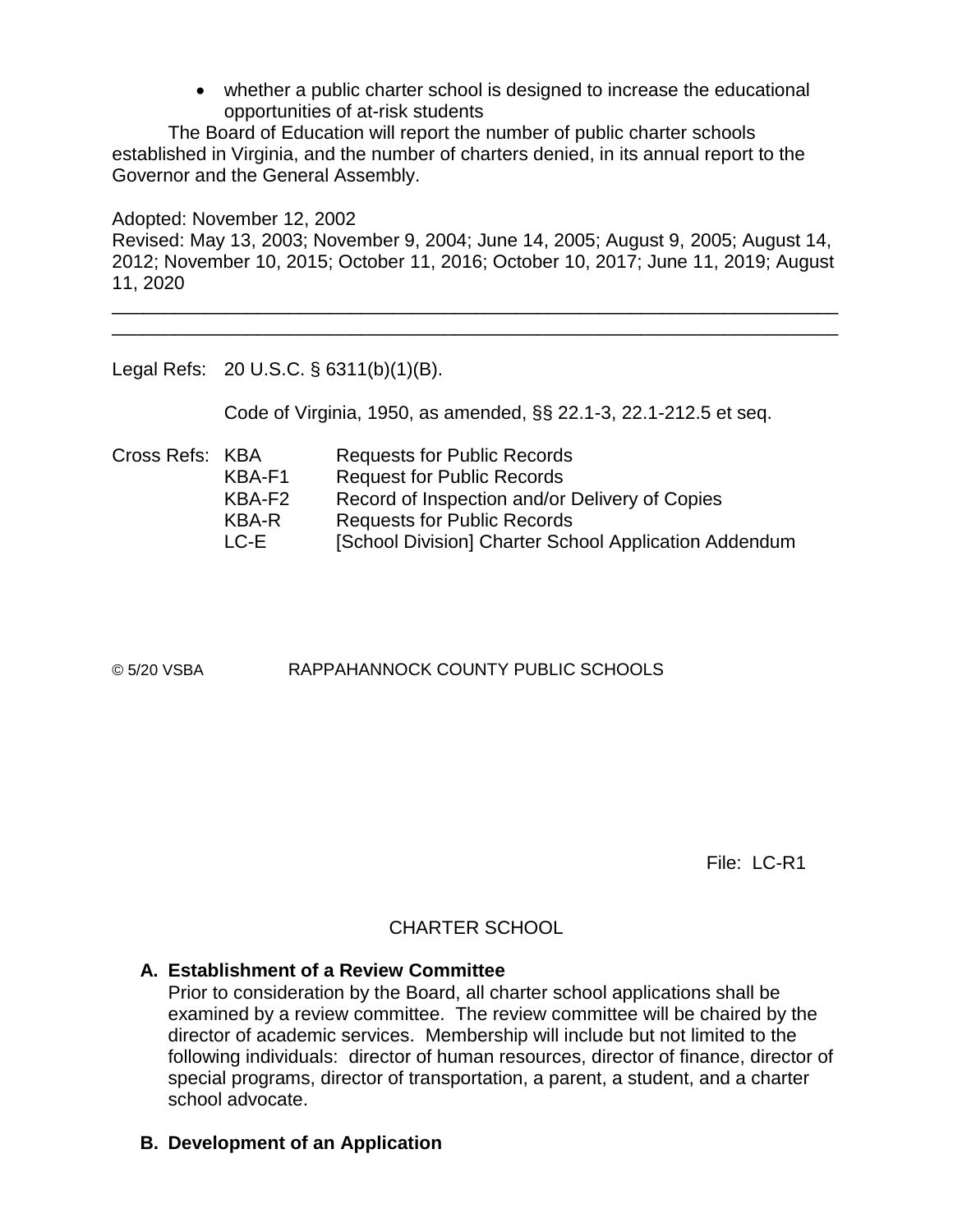- 1. An original, completed application plus 12 copies must be submitted to the office of the director of academic services. (see File LC-R2)
- 2. For applicants who propose to open a charter school, the application copies must be delivered no later than January 15 prior to the year in which the charter school desires to open.
- 3. Application deadlines may be extended only by mutual agreement. An application fee of \$100.00 must be submitted with the completed application.

## **C. Review of Charter Applications**

- 1. The director of academic services shall undertake a preliminary review of the application to determine whether it is complete in all respects. If the charter school application is incomplete, the applicant shall be notified and requested to supply the necessary information. If the applicant fails to supply such information after being requested to do so, the application shall be placed in an inactive file and no further review or other consideration shall be required until such time as the application is considered incomplete.
- 2. The director of academic services shall distribute copies of each application to the members of the review committee. Each component of the application shall be rated by the committee members (see LC-R2).
- 3. The review committee will make copies of the applications available to interested employee organizations, parent-teacher associations, and other interested persons in the proposed affected areas for their review and written comment. The school board shall give at least 14 day notice of its intent to receive public comment.
- 4. After reviewing each application, the review committee may schedule an interview with each applicant.
- 5. The review committee will provide a written recommendation to the Board, based on the results of their application ratings, community input, and interviews.

## **D. Judgment of Applications by the Board**

- 1. In considering applications, the board will use the following criteria:
	- a. What are the recommendations of the review committee?
	- b. Have scheduled deadlines been met?

File: LC-R1 Page 2

- c. Would establishment or operation of the proposed charter school be inconsistent with Virginia Charter Schools Act or any federal or Virginia state laws concerning civil rights?
- d. Would the establishment or operation of the proposed charter school be in the best interests of the pupils and residents of Rappahannock County?
- 2. After giving reasonable public notice, the Board will hold a public hearing to rule on all charter applications.
- 3. The hearing shall be held within sixty (60) calendar days of receipt of the review committee's recommendation, or one hundred fifty (150) calendar days of the application deadline.
- 4. The Board may take any of the following actions with each application:
	- a. accept without conditions;
	- b. accept with conditions;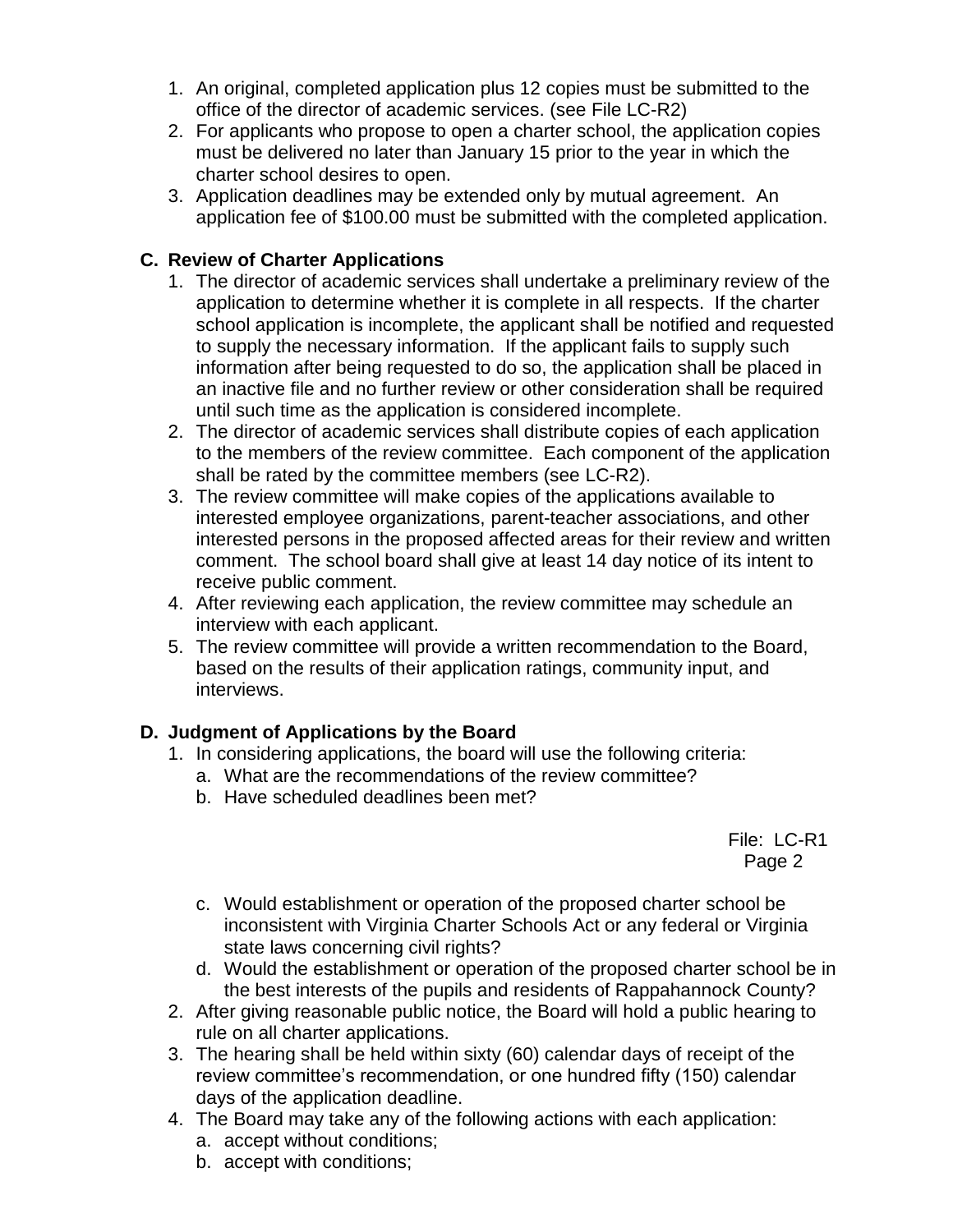- c. reject;
- d. place on a waiting list;
- e. negotiate further with the applicant;
- f. defer action; or
- g. return with request for additional information.
- 5. If an application is rejected, the school board shall communicate its decision and reasons for denial to the applicant.
- 6. A charter may be approved for a one, two, or three year period, but in no event shall it exceed three academic years.

## **E. Renewal Procedures**

An existing charter school seeking renewal must provide the following information to the Board:

- 1. A written request for renewal submitted during the last academic year of the charter term but no later than 180 days prior to expiration of the charter;
- 2. A report on the progress of the school in achieving the goals, objectives, pupil performance standards, content standards, and other terms of the charter contract;
- 3. A financial statement that discloses the costs of administration, instruction, and other spending categories for the charter school that is understandable to the general public and that will allow comparison of such costs to other schools or other comparable organizations; and
- 4. Any additional information the Board may require to assist the Board in its determination of the renewal application.

## **F. Revocation of a Charter**

A charter may be revoked or not renewed if the charter school:

- 1. Violates the conditions, standards, or procedures established in the charter school application;
- 2. Fails to meet or make reasonable progress toward achievement of the content standards or student performance standards identified in the charter application;

 File: LC-R1 Page 3 (1999) and the contract of the contract of the Page 3 (1999) and the contract of the contract of the contract of the contract of the contract of the contract of the contract of the contract of the contract of the co

- 3. Fails to meet generally accepted standards of fiscal management; or
- 4. Violates any provision of law from which the charter school was not specifically exempted.

A charter school may also be revoked or not renewed if the Board determines, in its sole discretion, that it is not in the public interest or for the welfare of the students within the school division to continue the operation of the school.

## **G. Authority of the Board**

Nothing in this regulation shall be construed to restrict the authority of the Board to grant, revoke, or decline to renew a charter agreement.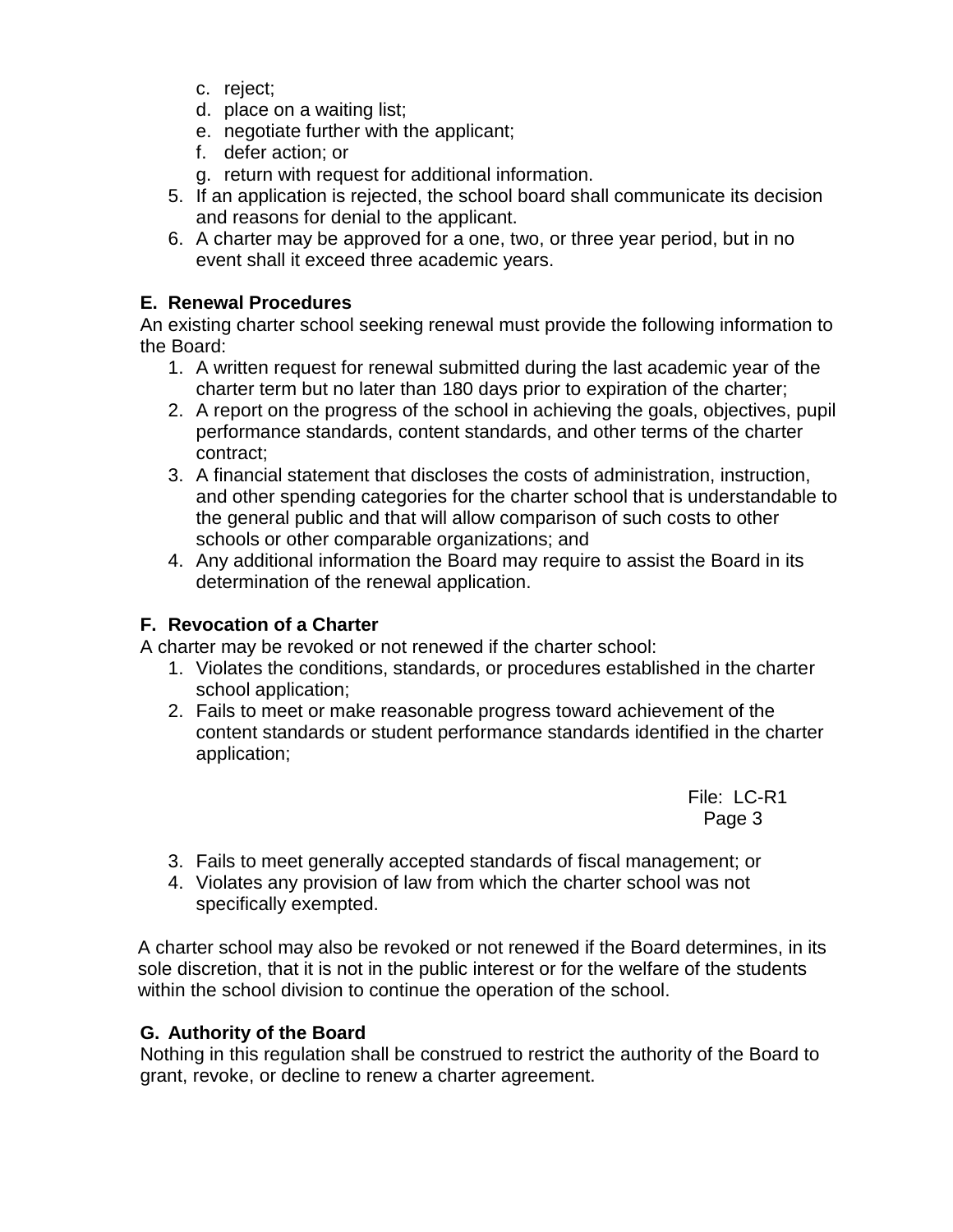Adopted: October 14, 2014

## RAPPAHANNOCK COUNTY PUBLIC SCHOOLS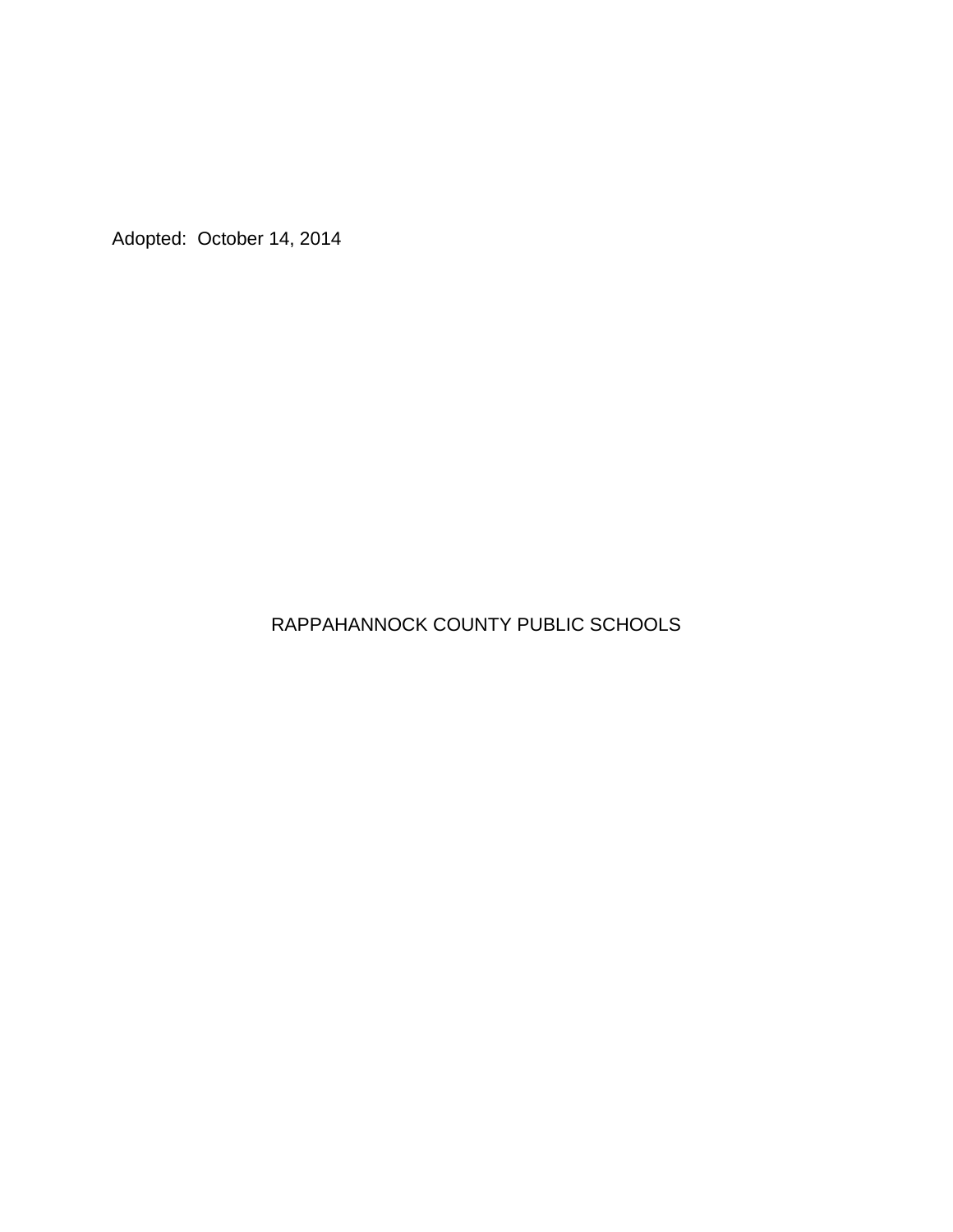## CHARTER SCHOOL APPLICATION REVIEW TEAM CRITERIA

Applications will be rated by the review team according to the following criteria.

Overall: Do all elements of the proposal fit together? Is the proposal complete and feasible? Is the proposal clear and specific? Does the proposed school offer something different from existing schools within the school division?

Applicant Information: Does the application have a list of names, phone numbers, qualification of the applicants, and a designated contact person? Do the applicants have the knowledge, skills, qualifications, and ability to implement the proposal? Do the applicants have expertise or access to expertise in the areas of finance, fundraising, educational development, human resource management, and community organizing? Do the applicants have the ability for further recruitment of founders and organizers if necessary?

Mission Statement: Is there a clearly articulated vision? Does it meet one or more of the objectives enumerated in the charter school law (Code of Virginia) and established by the School Board? Is it consistent or compatible with the strategic plan of the School Board? Is it consistent with the Standards of Quality and, by reference, the Standards of Accreditation and Standards of Learning? Do other elements of the application support the stated mission? Are the targeted student populations and specific area(s) of concentration designated? Does the proposed school intend to increase the educational opportunities of at-risk students?

Goals and Educational Objectives: Do they meet or exceed the requirements of the Standards of Learning? What is the likelihood that the school will meet the goals and objectives and improve educational results for students? Are they clear, measurable, and sound goals for building an educational program? Do they promote high student expectations and achievement? Do research and experience indicate that the goals and objectives are appropriate for the target population?

Evidence of Support: Is there tangible evidence of sufficient support to open and maintain the charter school? Do 50 percent of the school's teachers and 50 percent of the parents of the school's students support the conversion of an existing school to a charter school? Do the parents of the existing school's students understand the charter school's admissions process? Is the extent of community support sufficient? (There should be demonstrated and sufficient evidence of support from teachers, parents, and community).

Statement of Need: Is the need realistic? Is the need based on accurate information? Is there a demand among the target population?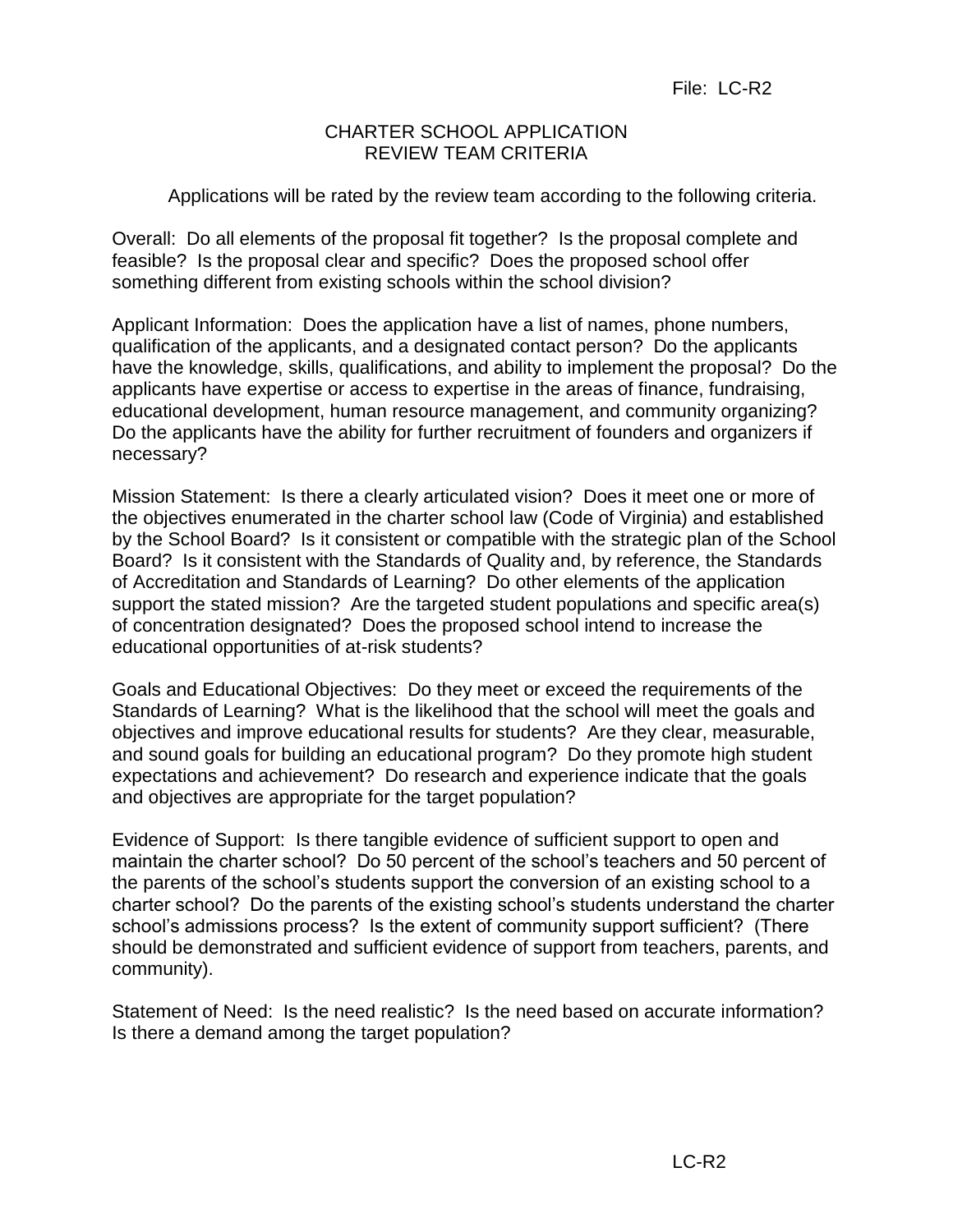Description of Education, Pupil Performance Standards, and Curriculum: Does the description meet or exceed the requirements of the applicable Standards of Quality and, by reference, the Standards of Accreditation and Standards of Learning? Is the educational program based on a sound educational model or approach? Do the education, curriculum and standards reflect the mission, goals, and objectives? Do the curriculum and education offer an alternative to what is offered currently? Has the applicant demonstrated how student achievement will be improved? Are the standards measurable and attainable?

Pupil Evaluation Assessments, Timeline and Corrective Action: Will the proposed assessments accurately measure pupil progress and achievement toward the stated standards and goals? Are the assessments well developed and comprehensive for assessing achievement? Is the timeline for achievement realistic? Will the proposed corrective action yield results?

Admissions Process: Does it comply with state and federal charter school laws? Does it comply with state and federal laws, regulations, and constitutional provisions regarding discrimination and any court-ordered desegregation plan? Is it consistent with the mission? Does the proposal demonstrate a solid plan to attract sufficient students to open and maintain the school? Does the process foster an ethnically and socio-economically diverse student body? Is there a timely and realistic procedure for admitting students? Is the plan for the transfer of students the same or better than the plan the school division uses for transfers from private and home schools? Will the charter school's enrollment be high enough to ensure the viability of the school and low enough to limit the school division's financial obligation?

Financial Plan—Evidence of Economical Soundness, Proposed Budget and Annual Audit: Is the budget reasonable and viable? Will the establishment of the charter school have a negative fiscal impact on the school division? (Note: Funding and service agreements shall not constitute a financial incentive or disincentive to the establishment of a charter school.) Is the budget for one, two or three years? (Not to exceed 5 years). Are projected costs realistic in light of the proposal? Does the budget account for realistic planning and startup costs? Does the budget provide for services required by special- needs students? Are revenues accurately estimated? Is reliance on anticipated grants and private funding realistic? Does the financial plan provide for contingencies? Are proposed student fees acceptable? Is the plan for the annual audit sound and based on generally accepted accounting principles? Does the plan provide for monthly reporting of financial information to the School Board? Is the manner of audit and reporting clear and understandable?

Displacement Plan: Is the plan realistic? Does the plan provide adequate time to transfer employees and implement due process for licensed employees who will be laid off or not renewed? Does the plan provide enough time for students to be placed in appropriate schools? Will employees and students be treated fairly and equitably?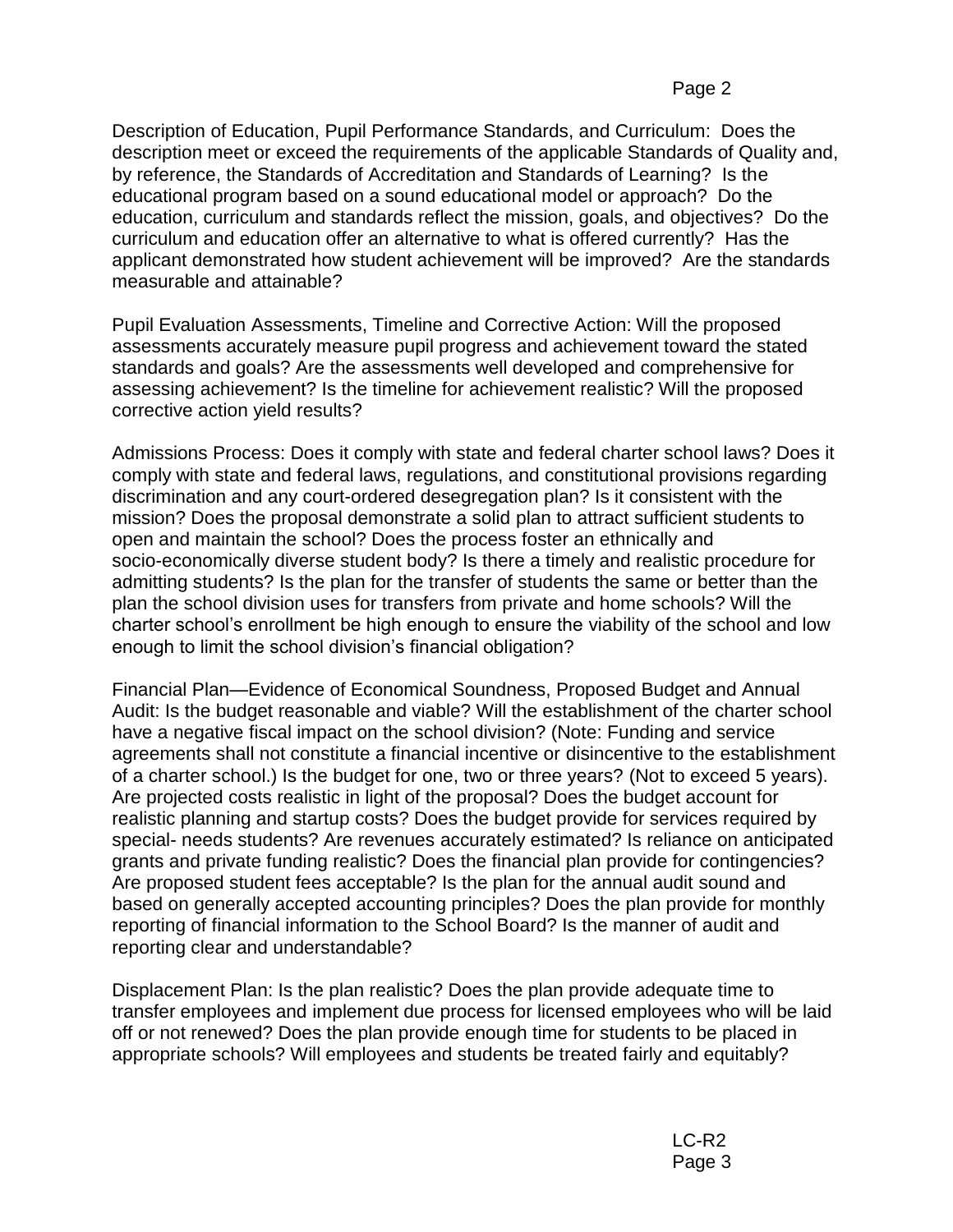Describe the plan for placement of students and employees if the charter facility is destroyed (e.g. by flood or fire), unable to be occupied or dissolved for any reason.

Management and Operation: Is the management structure consistent with the mission, goals and objectives? Does it help fulfill the mission? Are roles and responsibilities clearly defined? Is the method of management workable and realistic? Is parent, teacher and student involvement in decision-making addressed? Is there a clear description of how the committee will be chosen, what the term limits will be, and the committee's relationship to teachers and administrators?

Employee Relations: Does the proposal contain high professional standards for teachers and staff? Is there a commitment to professional development? Has the applicant demonstrated that quality staff will be attracted to the school? Has the applicant developed an adequate human resources plan, including appropriate policies that are in compliance with state and federal law? Does the proposal provide for state and federal, if applicable, social services and criminal background checks of employees and how those will be conducted? Is there an appropriate evaluation process for all employees?

Have affected employees been notified of the terms and conditions of employment? Can the proposed staff meet the employment standards of the parent division, including salaries and benefits?

Legal Liability and Insurance Coverage: Are the School Board and the school division sufficiently protected from legal liability? Will the charter school be insured through the school division or obtain its own coverage? Is the charter school insurable? Has the charter school planned for adequate insurance coverage?

Transportation: Does the proposal provide equal access for all students? Is the proposal a workable, fair, nondiscriminatory and cost-effective arrangement for safely transporting students to and from school?

Assurances: Is the applicant committed to establishing a nonsectarian school? Does the applicant agree not to charge tuition?

Waivers: Are the requested waivers (if any) necessary to fulfill the mission or achieve the goals and objectives of the school? **Please note that state law only allows waivers of policy and regulation. With the exception of the Virginia Public Procurement Act, no waiver of state statutes or federal statutes or regulations is permitted.**

> LC-R2 Page 4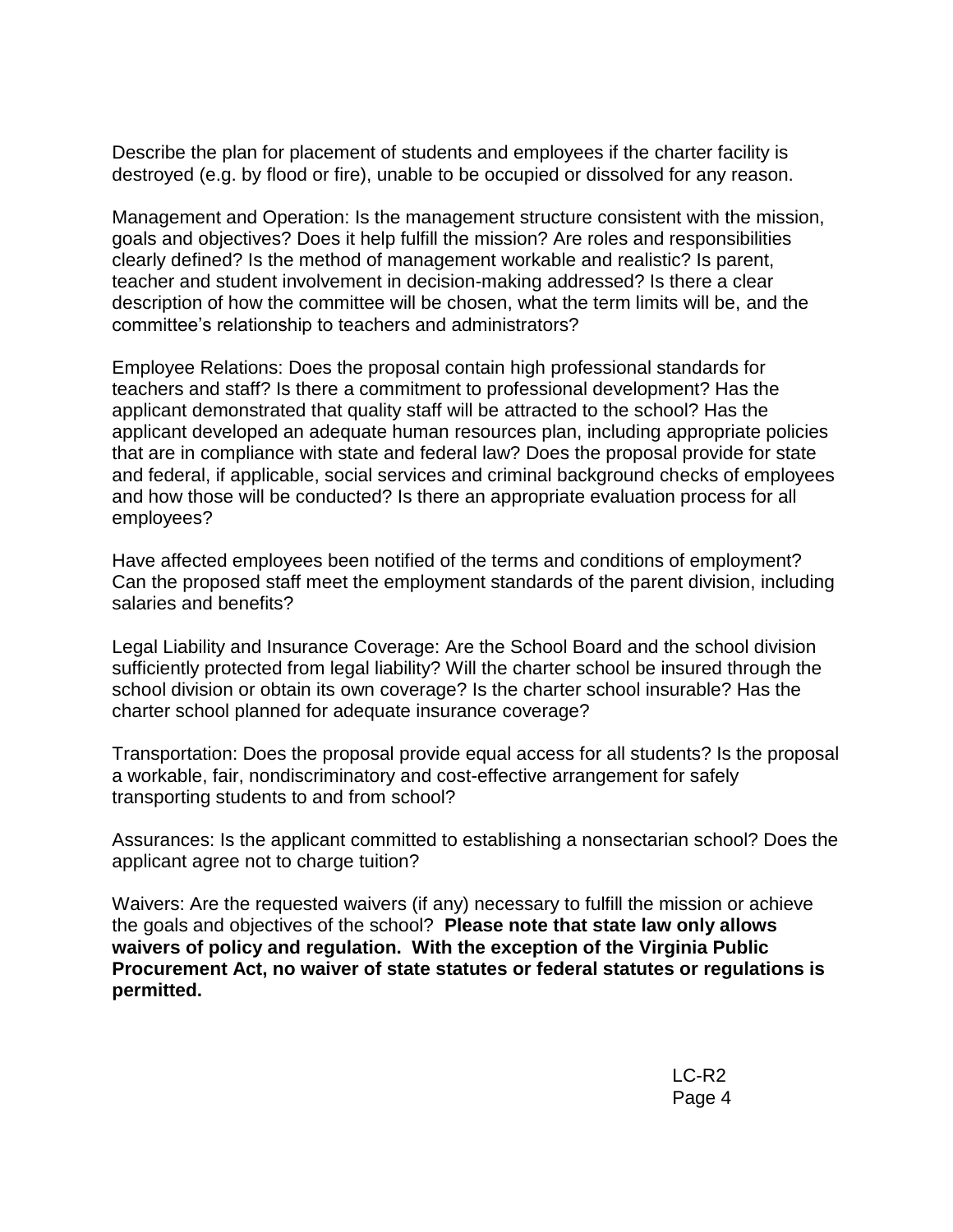Discrimination: Does the applicant demonstrate a commitment and willingness not to discriminate and to accommodate the needs of special students? Does the applicant have the knowledge and resources to comply with the Rehabilitation Act of 1973 and the Americans with Disabilities Act?

Facility: *For applicants who have a facility, a site visit will be conducted to determine the following:* Is the space adequate for the proposed program and student population? Does the facility meet state building code and Americans with Disabilities Act requirements? Are the arrangements for facility maintenance appropriate? Has required documentation been submitted (certificate of occupancy, certificate of health inspection, certificate of fire inspection, proof of compliance with federal, state, and local health and safety laws and regulations, copy of lease)? Is the lease or purchase contract legal? For applicants who have not yet acquired a facility: What is the status of the effort to find a facility? Does the applicant have a realistic estimate of the space needed? For all applicants: Does the applicant understand the legal requirements for a public school building? Does the applicant have the means to ensure the facility's compliance with local building codes and health and safety requirements? Will the facility and/or its location help fulfill the mission? What if any are the plans to renovate or alter the facility?

Health and Safety: Are adequate procedures proposed to ensure the health and safety of students and employees? Are there provisions for consistent supervision of students and requirements for child abuse reports, background and criminal checks, and processes?

Indemnity: Is the applicant legally binding itself to defend, hold harmless, and indemnify the school division and the School Board?

Services: Has the applicant obtained appropriate services from reliable providers? Can the charter school afford to purchase necessary services from the school division? What services if any does the charter school wish the School Board to support? Does the application include a list of services and estimated costs that will be provided by others?

Timeline: Is there a specific and feasible plan for starting a school? Are projected dates realistic? Does the timetable provide for unexpected contingencies? Is the timetable complete? Does the plan include staff hiring, location and purchase of materials, an evaluation plan, necessary services, opening an appropriate facility, and consultation with experts?

Renewal: Does the applicant understand when renewal is required?

LC-R2 Page 5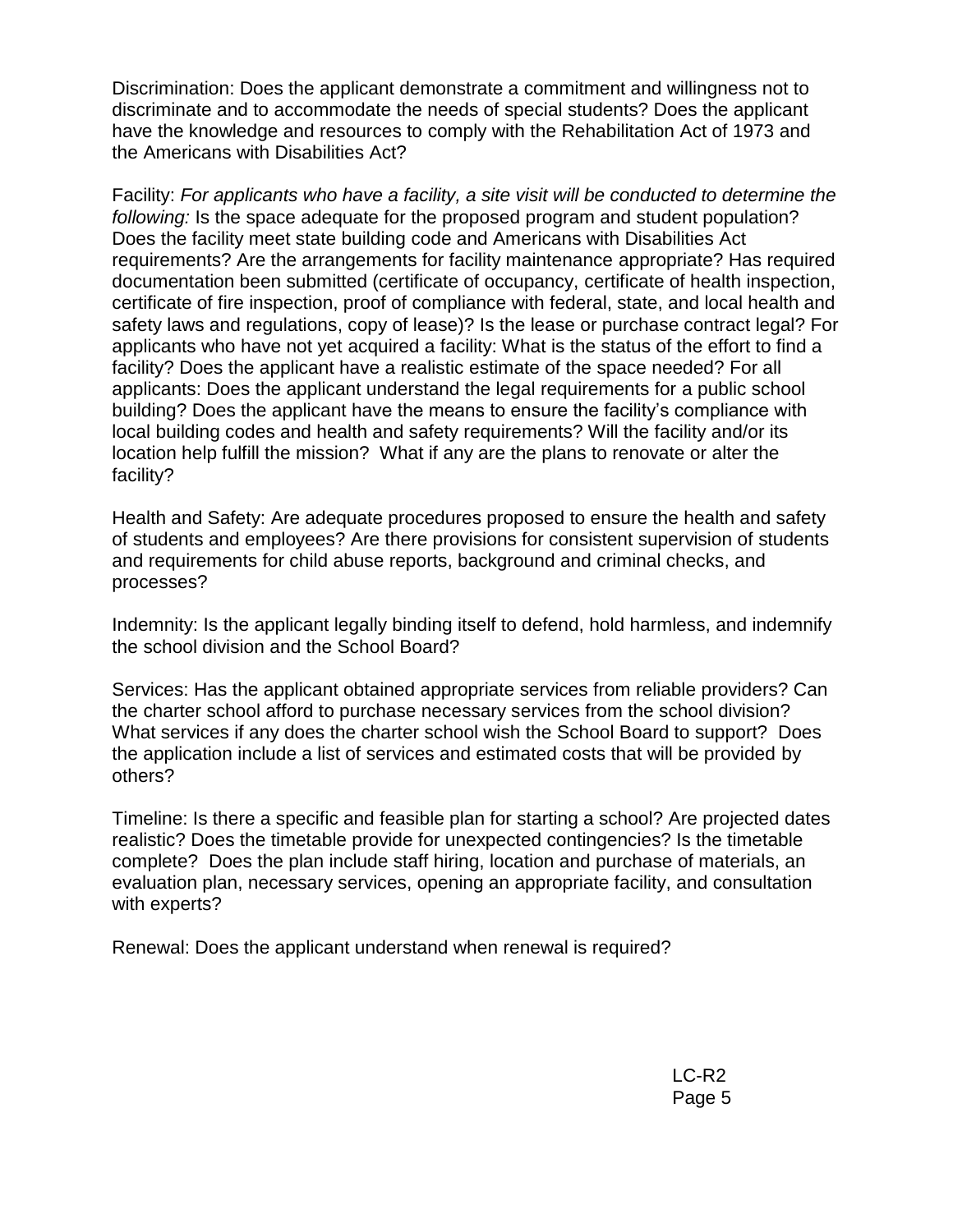Application must include the applicant's Virginia Public Charter School Application as submitted to the State Board of Education and the results of the review.

\_\_\_\_\_\_\_\_\_\_\_\_\_\_\_\_\_\_\_\_\_\_\_\_\_\_\_\_\_\_\_\_\_\_\_\_\_\_\_\_\_\_\_\_\_\_\_\_\_\_\_\_\_\_\_\_\_\_\_\_\_\_\_\_\_\_\_\_\_\_ \_\_\_\_\_\_\_\_\_\_\_\_\_\_\_\_\_\_\_\_\_\_\_\_\_\_\_\_\_\_\_\_\_\_\_\_\_\_\_\_\_\_\_\_\_\_\_\_\_\_\_\_\_\_\_\_\_\_\_\_\_\_\_\_\_\_\_\_\_\_

Approved: October 14, 2014

RAPPAHANNOCK COUNTY PUBLIC SCHOOLS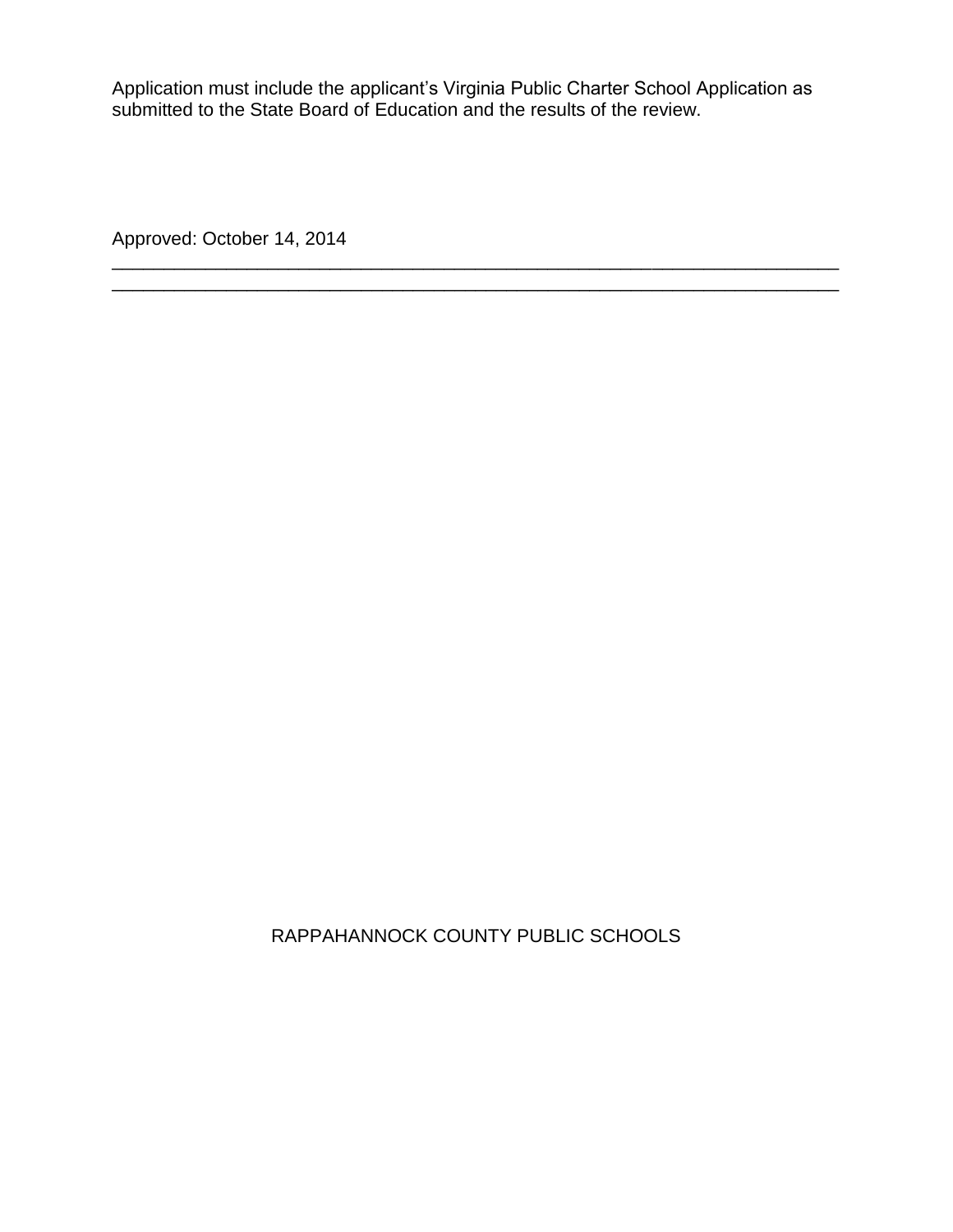## RAPPAHANNOCK COUNTY CHARTER SCHOOL APPLICATION ADDENDUM

Any person, group or organization may submit an application for the formation of a charter school. Applicants must follow state law and School Board policy regarding charter schools. A complete Rappahannock County Charter School Application ("Application") consists of (i) the Applicant's *Virginia Public Charter School Application* package submitted to the State Board of Education, (ii) the result of the State Board of Education's review of the Applicant's state application, and (iii) the *Rappahannock County Charter School Application Addendum* prepared in accordance with this policy. However, Charter School applications initiated by the Rappahannock County School Board are not required to receive Board of Education review and comment prior to action by the School Board.

Applications must be received by the Superintendent on or before January 15 prior to the year in which the charter school desires to open. An original plus 12 copies of the application must be submitted. An application fee of \$100.00 shall be submitted with the application. Applicants must follow the application addendum format provided below.

### **I. Goals and Objectives; Educational Program**

Provide a statement of the goals and objectives of the proposed public charter school. The following components must be addressed:

- A. A description of the performance-based goals. To the extent possible, the application should include the academic performance indicators, measures and metrics that will guide the Rappahannock County School Board's evaluations of the charter school and should include, at minimum:
	- 1. student academic proficiency;
	- 2. student academic growth;
	- 3. academic gaps in both proficiency and growth between major student subgroups;
	- 4. attendance;
	- 5. recurrent enrollment from year to year; and
	- 6. postsecondary readiness (for high schools).
- B. A description of the measurable educational objectives to be achieved by the public charter school.
- C. A description of the pupil performance standards and curriculum, which must meet or exceed any applicable Virginia Standards of Quality.

© 5/20 VSBA RAPPAHANNOCK COUNTY PUBLIC SCHOOLS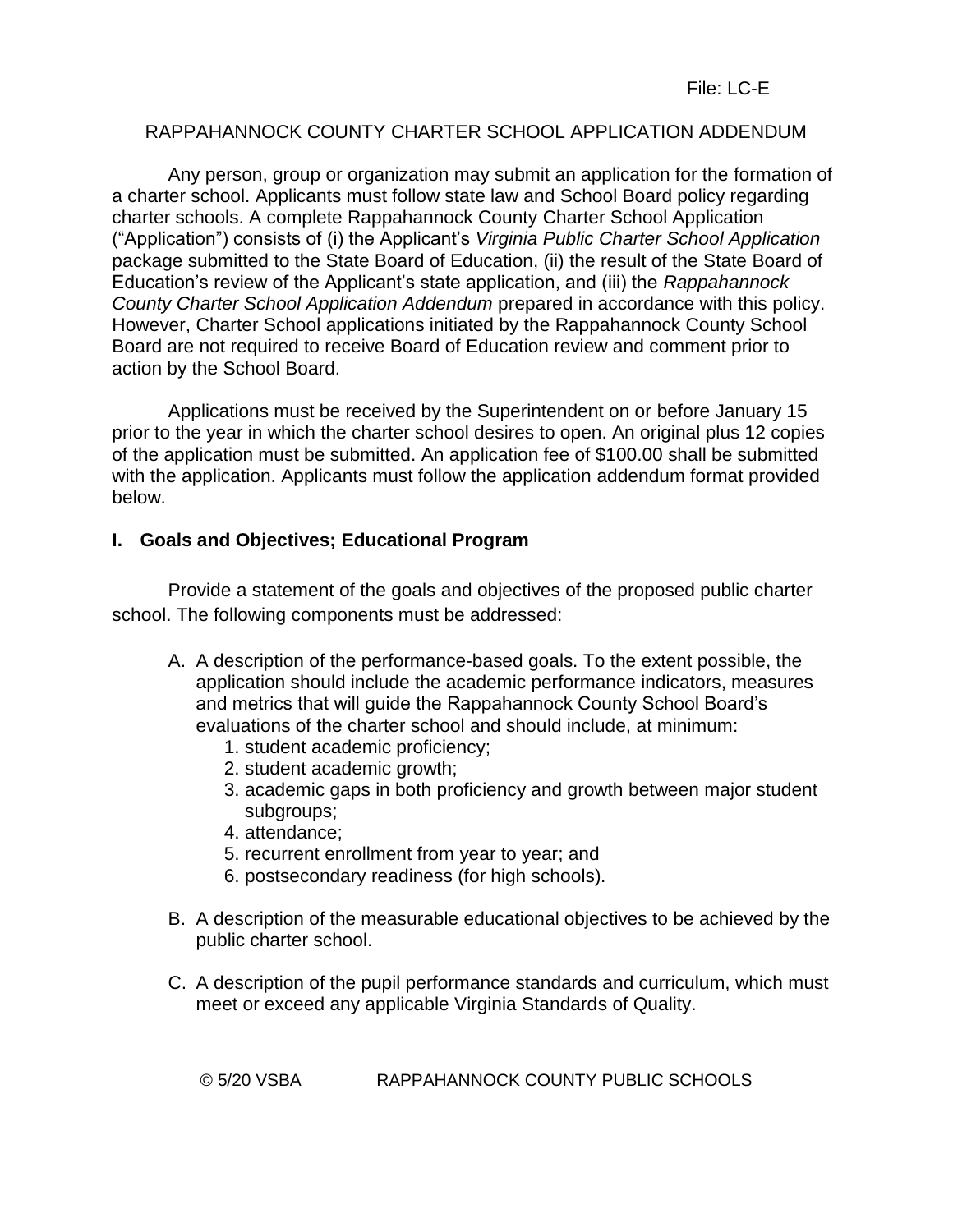- D. A description of how the Virginia Standards of Learning (SOL) and the corresponding SOL Curriculum Framework will be used as the foundation for curricula to be implemented for each grade or course in the public charter school. Include within the description how the goals and objectives of the curricula will meet or exceed the Virginia Standards of Learning, address student performance standards related to state and federal assessment standards and include measurable outcomes.
- E. A description of any internal and external assessment to be used to measure pupil progress towards achievement of the school's pupil performance standards, in addition to the SOL assessments prescribed by Va. Code § 22.1-253.13:3.
- F. A description of the public charter school assessment plan to obtain student performance data, which includes how the data will be used to monitor and improve achievement and how program effectiveness will be measured over a specified period of time. Also provide benchmark data on how student achievement will be measured and how these data will be established and documented in the first year of operation and how the data will be measured over each year of the term of the charter. The benchmark data should address targets for student improvement to be met in each year.
- G. The timeline for achievement of pupil performance standards, in accordance with the Virginia SOL.
- H. An explanation of the corrective actions to be taken in the event that pupil performance at the public charter school falls below the standards outlined in the Virginia Board of Education's *Regulations Establishing Standards for Accrediting Public Schools in Virginia*.
- I. Information regarding the minimum and maximum enrollment per grade for each year during the term of the charter contract, as well as class size and structure for each grade served by the public charter school.
- J. Information regarding the proposed calendar and a sample daily schedule, including any plans to open prior to Labor Day.
- K. A description of plans for identifying and successfully serving students with disabilities, English Learners, academically at-risk students and gifted and talented students which include the extent of the involvement of the School Board in providing such services.
- L. If applicable, the following components should be addressed:
	- 1. any plans to utilize virtual learning in the educational program, including identification of the virtual learning source and a description of how virtual

© 5/20 VSBA RAPPAHANNOCK COUNTY PUBLIC SCHOOLS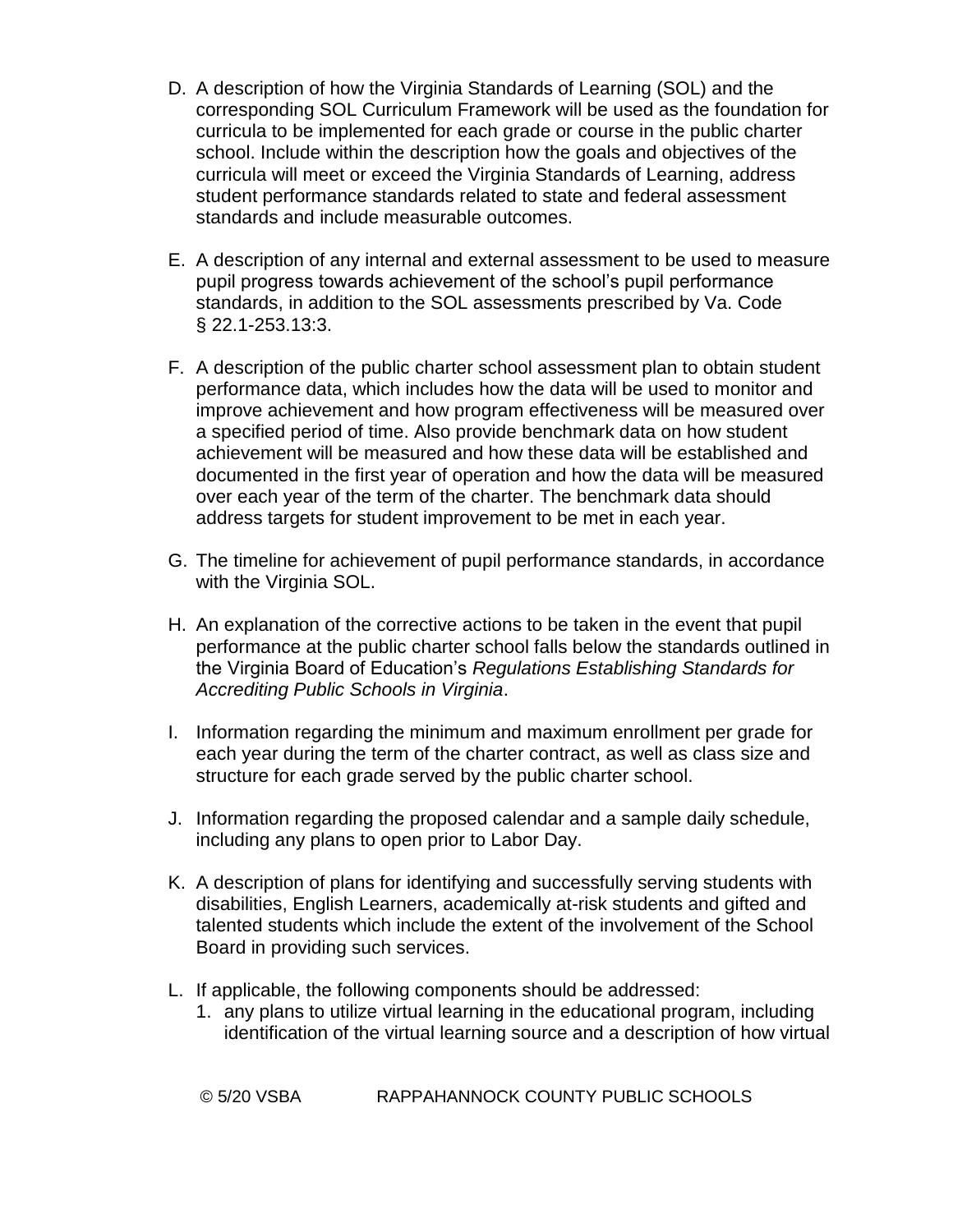learning will be used and an estimate of how many students are expected to participate.

- 2. a general description of any alternative accreditation plans, in accordance with the Virginia Board of Education's *Regulations Establishing Standards for Accrediting Public Schools in Virginia* (8 VAC 20-131-420), that the public charter school will request the School Board to submit to the Virginia Board of Education for approval.
- 3. a general description of any alternative accreditation plan for serving students with disabilities, in accordance with the Virginia Board of Education's *Regulations Governing Special Education Programs For Children With Disabilities in Virginia* that the public charter school will request the School Board to submit to the Virginia Board of Education for approval.

## **II. Evidence of Support**

Provide evidence that an adequate number of parents, teachers, pupils or any combination thereof, supports the formation of a public charter school. The following components must be addressed:

- Information and materials indicating how parents, the community and other stakeholders were involved in supporting the application for the public charter school.
- Tangible evidence of support for the public charter school from parents, teachers, students and residents, or any combination thereof, including but not limited to information regarding the number of persons and organizations involved in the process and petitions related to the establishment of the charter school.
- A description of how parental involvement will be used to support the education needs of the students, the school's mission and philosophy and its educational focus.

## **III. Statement of Need**

Describe the need for a public charter school in the school division or relevant part of the school division. The following components must be addressed:

- A statement of the need for a public charter school that describes the targeted school population to be served and the reasons for locating the school in its proposed location.
- An explanation of why the public charter school is being formed. (Is the school being formed at the requests of parents or community organizations? How was the need determined? What data were examined as part of the needs assessment? Briefly describe the need and include a summary of the quantitative data.)
- An explanation of why a public charter school is an appropriate vehicle to address the identified need.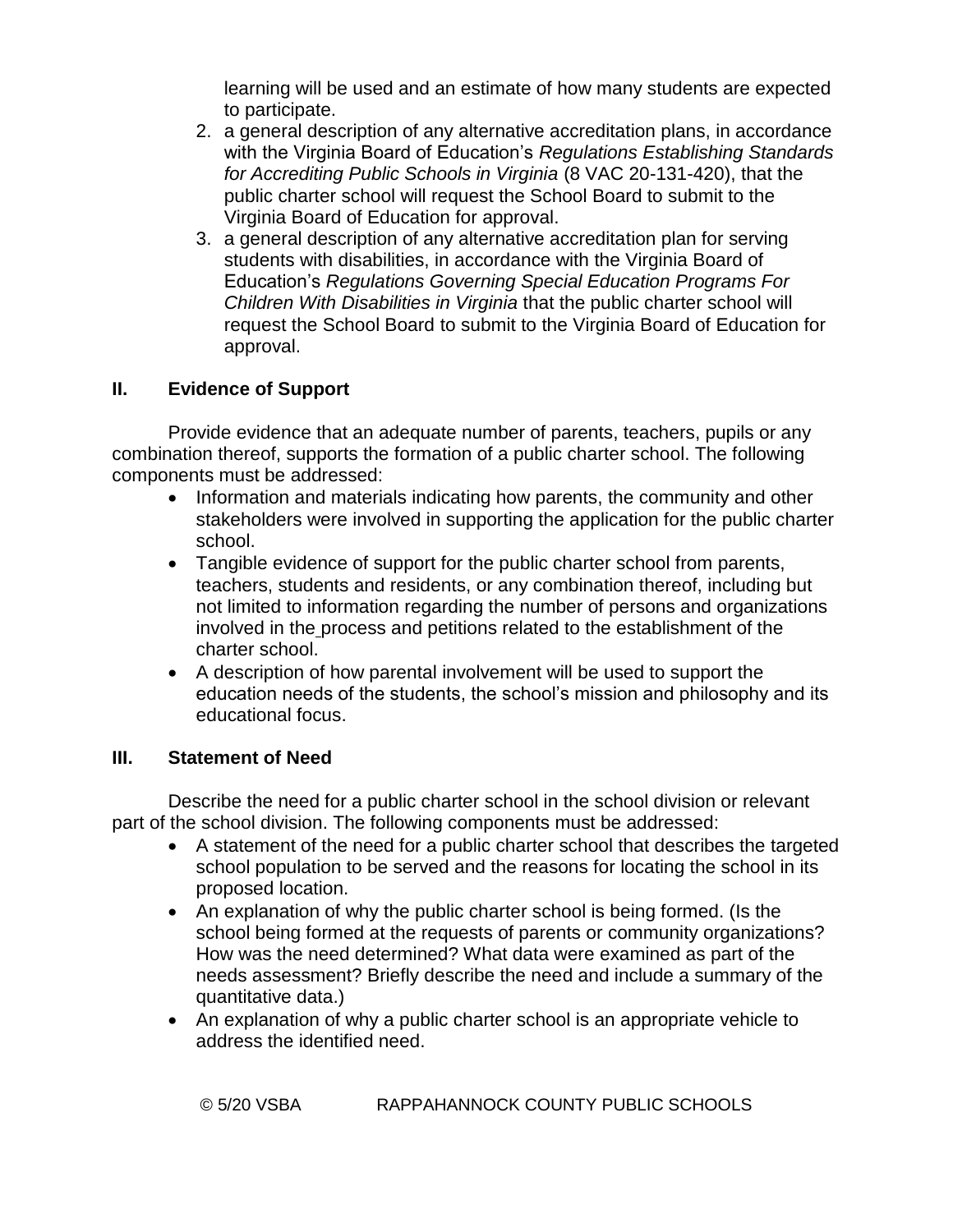## **IV. Applicant Information**

List the name, address, phone number and qualifications of the applicant(s) and designate an applicant contact person.

## **V. Facility**

Describe the facility(ies) to be used for the charter school or the plan for the acquisition of a facility. The description should address

- how the facility provides suitable instructional space;
- provisions for library services;
- provisions for the safe administration and storage of student records;
- provisions for the safe administration and storage of student medications;
- the applicant's plan for complying with building and fire codes and the federal Americans with Disabilities Act (ADA);
- information on emergency evacuation plans;
- information regarding site location and preparation;
- the structure of operation and maintenance services; and
- financial arrangements for the facility, including any lease arrangements with the School Board or other entities and whether any debt will be incurred.

If the facility is not property of the school division, then the following must be provided:

- a certificate of occupancy;
- a health inspection certificate;
- an annual fire certificate of inspection;
- proof of compliance with federal, state and local health and safety laws and regulations; and
- a copy of the lease or contract under which the charter school will use the facility.

If the facility is property of the school division, then describe plans, if any, for alteration or renovation.

## **VI. Enrollment Process**

Describe the enrollment process that is consistent with all federal and state laws and regulations and constitutional provisions prohibiting discrimination that are applicable to public schools and with any court-ordered desegregation plan in effect for the school division or, in the case of a regional public charter school, in effect for any of the relevant school divisions. The following components must be addressed:

 A description of the lottery process to be used for the establishment of a waiting list for students for whom space is not available.

© 5/20 VSBA RAPPAHANNOCK COUNTY PUBLIC SCHOOLS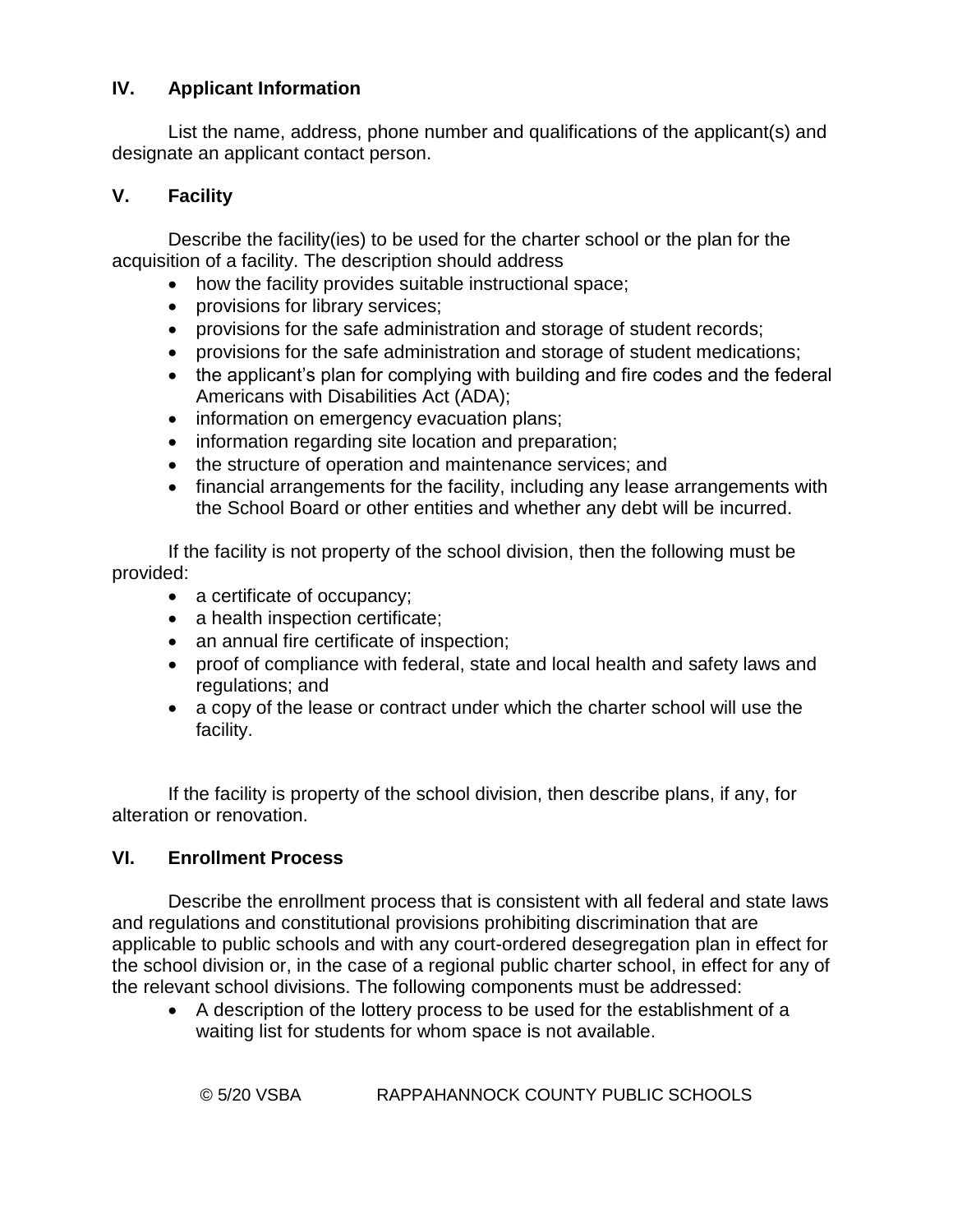- A description of a tailored admission policy that meets the specific mission or focus of the public charter school, if applicable.
- A timeline for when the lottery process will begin for the first academic year of enrollment and when parents will be notified of the outcome of the lottery process.
- A description of any enrollment-related policies and procedures that address special situations, such as the enrollment of siblings and children of faculty and founders and the enrollment of nonresident students, if applicable.
- An explanation of how the applicant will ensure that, consistent with the public charter school's mission and purpose, community outreach has been undertaken so that special populations are aware of the formation of the public charter school and that enrollment is open to all students residing in the school division where the public charter school is located or in school divisions participating in a regional charter school.
- A description of how the transfer of student records and other program information to and from the public charter school will be accomplished.
- A description of how students seeking enrollment after the school year begins will be accommodated.

In the case of the conversion of an existing public school, describe how students who attend the school and the siblings of such students shall be given the opportunity to enroll in advance of the lottery process.

## **VII. Employment Terms and Conditions**

Provide an explanation of the relationship that will exist between the proposed public charter school and its employees, including evidence that the terms and conditions of employment have been addressed with affected employees. At the discretion of the School Board, charter school personnel may be employees of the School Board, or Boards, granting the charter. Any personnel not employed by the School Board shall remain subject to the provisions of Va. Code §§ 22.1-296.1, 22.1- 296.2, and 22.1-296.4. The following components must be addressed:

- A plan that addresses the qualification of teachers and administrators at the public charter school, including compliance with state law and regulation regarding Virginia Board of Education licensing requirements.
- A plan to provide high-quality professional development programs.
- Provisions for the evaluation of staff at regular intervals and in accordance with state law and regulation.
- Provisions for a human resource policy for the public charter school that is consistent with state and federal law.
- Notification to all school employees of the terms and conditions of employment.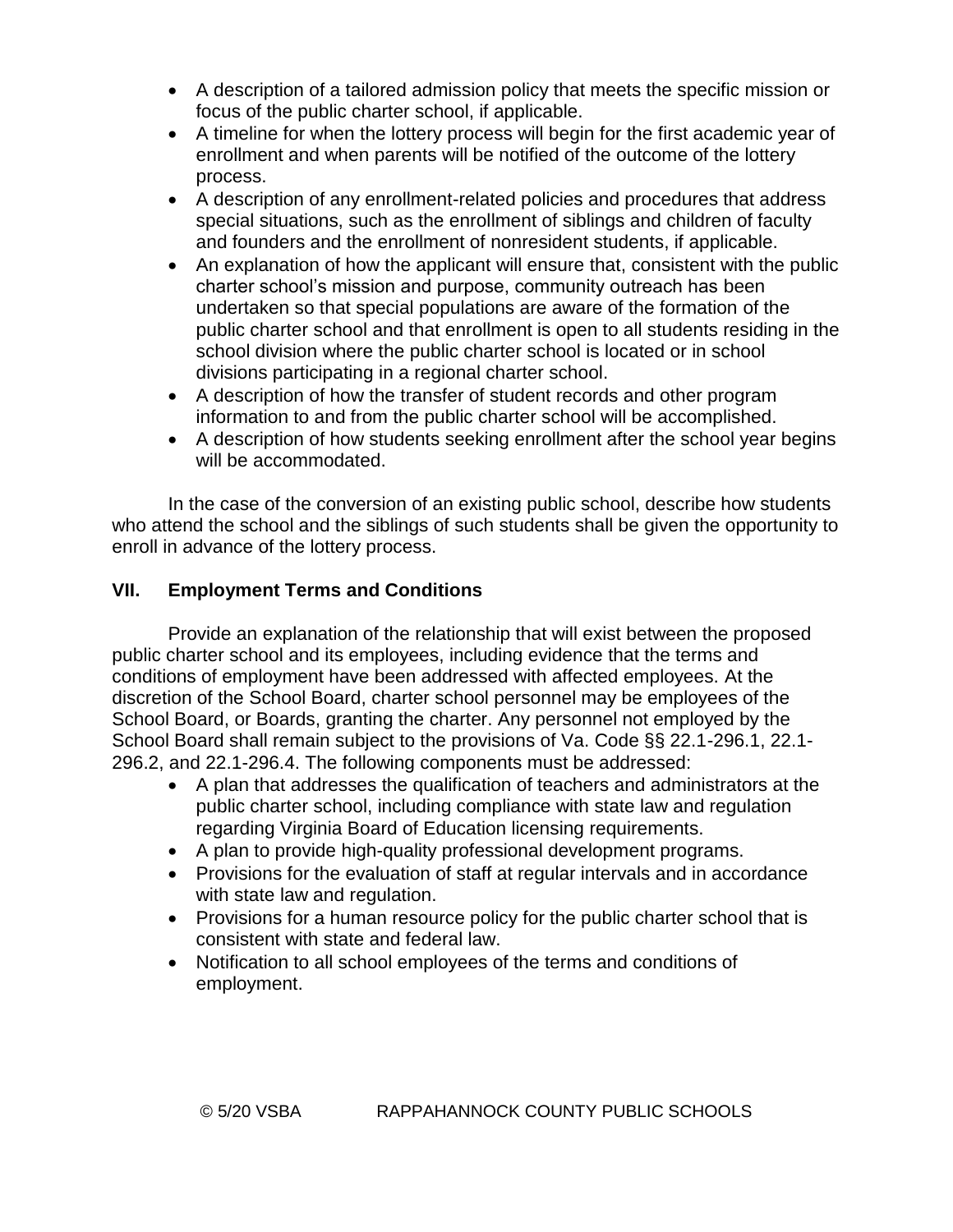## **VIII**. **Transportation**

Describe how the public charter school plans to meet the transportation needs of its pupils. The following components must be addressed:

- A. A description of how the transportation of students will be provided:
	- 1. by the local school division;
	- 2. by the public charter school;
	- 3. by the parent(s); or
	- 4. though a combination of these options.
- B. If transportation services will be provided by the public charter school, explain whether the school will contract for transportation with the School Board or with another entity or have its own means of transportation and indicate whether transportation will be provided to all students attending the school.
- C. A description of transportation services for students with disabilities in compliance with Va. Code § 22.1-221 and the Board of Education's *Regulations Governing Special Education Programs For Children With Disabilities in Virginia*.
- D. A description of transportation services for students in foster care in compliance with federal law.

### **IX. Residential Charter Schools**

If the application is for a residential charter school for at-risk students, the following components must be addressed:

- A. A description of the residential program to include:
	- 1. the educational program;
	- 2. a facilities description to include grounds, dormitories and staffing;
	- 3. a program for parental education and involvement;
	- 4. a description of after-care initiatives;
	- 5. the funding sources for the residential facility and other services provided;
	- 6. any counseling and other social services to be provided and their coordination with current state and local initiatives; and
	- 7. a description of enrichment activities available to students.
- B. A description of how the facility will be maintained including, but not limited to:
	- 1. janitorial and regular maintenance services and
	- 2. security services to ensure the safety of students and staff.

## **X. Services to be Provided by the School Board**

List the services and their estimated costs that the applicant wishes the School

© 5/20 VSBA RAPPAHANNOCK COUNTY PUBLIC SCHOOLS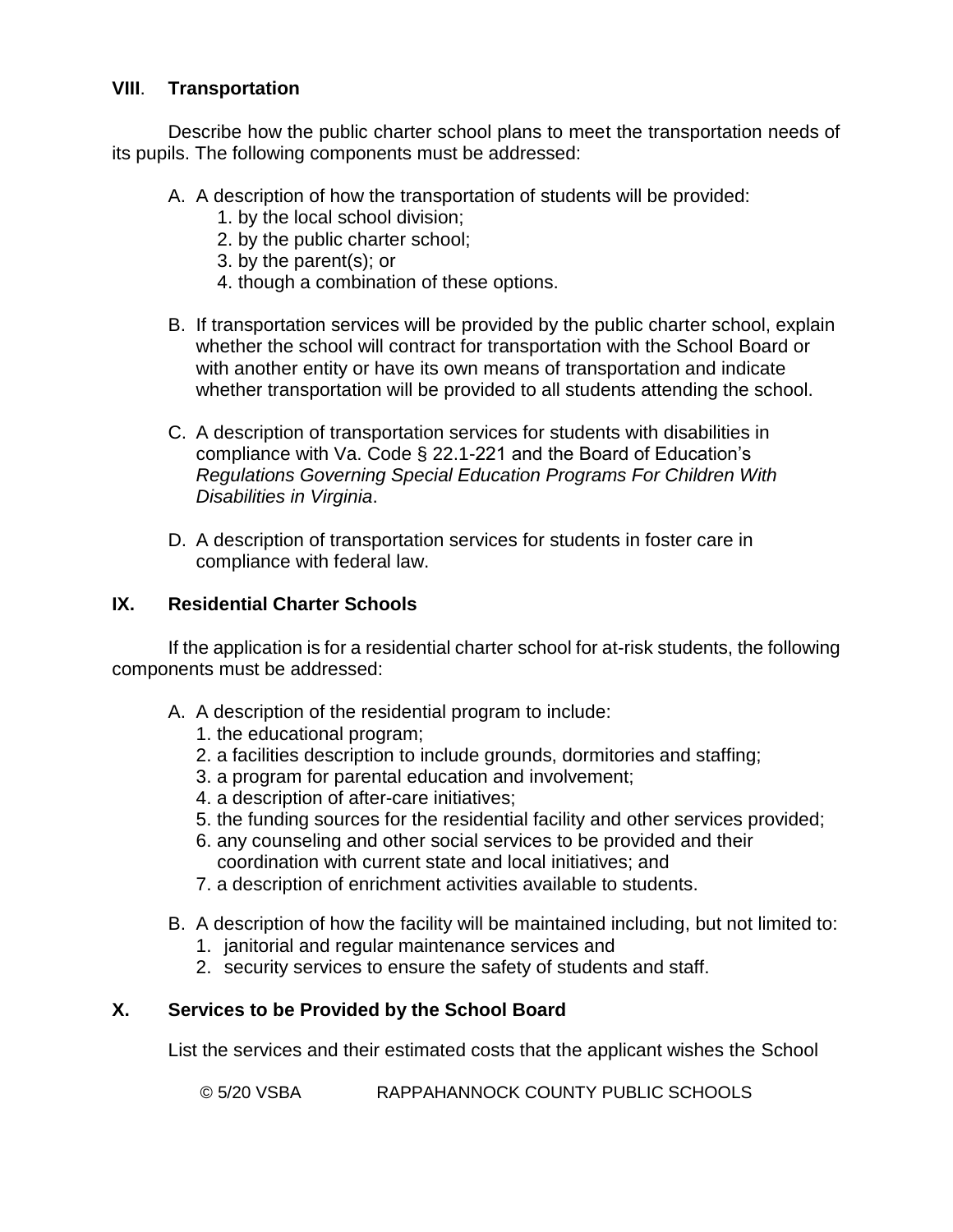Board to provide; for example, food service, payroll or conducting criminal background checks. Also, list services and their estimated costs that will be provided by others.

## **XI. Timeline**

Provide a detailed timeline, identifying each step required to establish the charter school, including, but not limited to, staff hiring, location and purchase of materials, implementing the evaluation plan, obtaining necessary services, opening an appropriate facility and consulting with experts, if necessary. **Please remember that, as with establishing Regional Vocational and Governor's Schools, it will take at least 8-12 months to implement the proposal.**

### **XII. Health and Safety**

Describe the procedures the charter school will implement to ensure the health and safety of the students and employees, including:

- how and if the management committee will conduct a state criminal record check on all employees;
- how the charter school will conduct fingerprinting and federal criminal record checks, if applicable;
- how the charter school will comply with the requirement to report child abuse; and
- how the charter school will comply with Occupational Safety & Health Act requirements.

### **XIII. Indemnity**

Assure that the School Board will be defended, held harmless and indemnified against any claim, action, loss, damage, injury, liability, cost or expense of any kind as a result of the operation of the charter school or actions by its agents, employees, invitees or contractors.

### **XIV. Renewal**

Assure that if the charter school wants to renew its contract, it shall apply at least six months prior to the expiration of the contract.

## **XV. Displacement Plans: Pupils and Employees**

A. Describe the plan for the displacement of pupils, teachers and other employees who will not attend or be employed in the public charter school, in instances of the conversion of an existing public school to a public charter school, and for the placement of public charter school pupils, teachers and employees upon termination or revocation of the charter.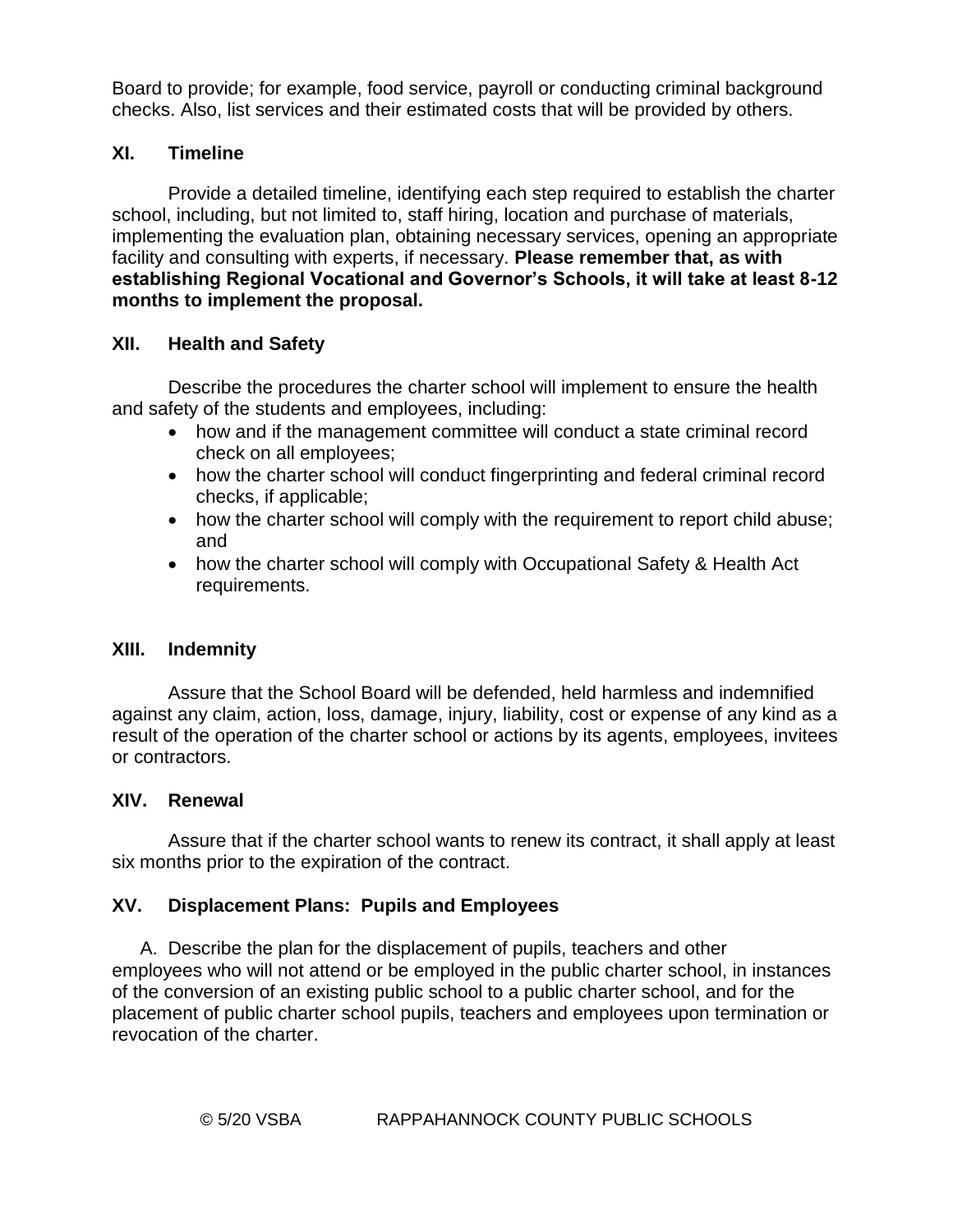The following components must be addressed:

- 1. Identification of a member of the school's leadership who will serve as a single point of contact for all activities that may need to take place for the school to close, including but not limited to the transfer of students to another school, the management of student records and the settlement of financial obligations.
- 2. A notification process to parents/guardians of students attending the school and teachers and administrators of the closure date.
- 3. A notification process to parents/guardians of students attending the public charter school of alternative public school placements within a set time period from the date that the closure is announced.
- 4. Provisions for ensuring that student records are provided to the parent/guardian or another school identified by the parent or guardian within a set time period. If the student transfers to another school division, provisions for the transfer of the student's record to the school division to which the student transfers shall be made upon request of that school division.
- 5. Notification to the School Board of a list of all students in the school and the names of the schools to which these students will transfer.
- 6. A placement plan for school employees that details the assistance to be provided, if any, within a set period of time from the date of closure. For teachers and administrators, the plan of assistance should address finding employment with the school division where the public charter school is located or other public school divisions.
- 7. A close-out plan related to financial obligations and audits, the termination of contracts and leases, and the sale and/or disposition of assets within a set period of time from the date of closure. The plan shall include the disposition of the school records and financial accounts upon closure.

B. Describe the plan for the placement of students and employees if the charter school facility is destroyed (e.g. by flood or fire) or unable to be occupied for any reason.

## **XVI. Management and Operation**

Describe the management and operation of the charter school, including the nature and extent of parental, professional educator and community involvement. List the names and addresses and relevant experience of the proposed management committee. This section should include:

- a detailed description of the relationship between the management committee and the School Board, including the charter school spokesperson (i.e. who is accountable to the School Board);
- how the charter school will be accountable to the public, including a plan for compliance with the Virginia Freedom of Information Act, the Virginia Public Records Act and reporting requirements;
- how the management committee is selected and its relationship to the teachers and administrators;
- a description of the rules and procedures followed to arrive at policy and operational decisions; and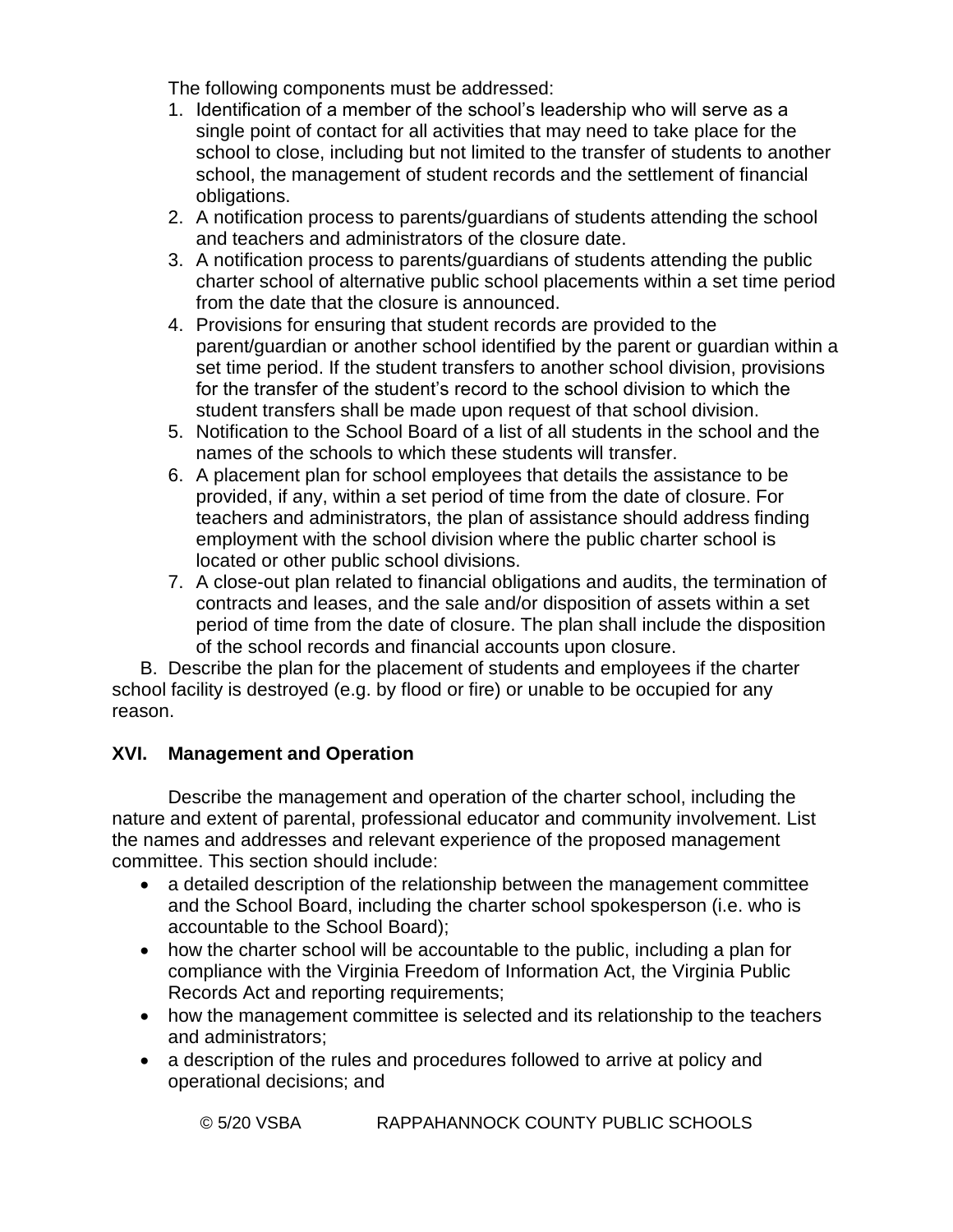summaries of the job descriptions of key personnel, including the school leader/principal.

The following components must also be addressed:

A. An explanation of how support services will be funded and delivered. These services include, but are not limited to:

- 1. food services;
- 2. school health services;
- 3. custodial services;
- 4. extracurricular activities; and
- 5. security services

B. An explanation of any partnership or contractual relationships (education management organization, food services, school health services, custodial services, security services, etc.) central to the school's operations or mission, including information regarding the relationship of all contractors to the governing board of the public charter school, and information regarding how contractors and the employees of the contractors having direct contract with students will comply with Va. Code § 22.1- 296.1.

C. Plans for recruiting and developing school leadership and staff.

## **XVII. Financial Plan: Evidence of Economical Soundness, Proposed Budget and Annual Audit**

Provide a budget and any other information that illustrates the proposed charter school is economically sound for both the charter school and the school division. Include detailed sources of revenue and expenditures for the proposed term of the charter (at most five years) and a description of the manner in which an annual audit of the financial and administrative operations of the charter school, including any services provided by the school division, will be conducted. Anticipated gifts, grants or donations and a student fee schedule should be included. The following components must also be included:

- Proposed start-up and three-year budgets with clearly stated assumptions and information regarding projected revenues and expenditures.
- Proposed start-up and three-year cash flow projections with clearly stated assumptions and indications of short- and long-term sources of revenue.
- A proposed funding agreement with the School Board including information regarding anticipated local, state and federal per-pupil-amounts to be received and any information pertaining to the maintenance of facilities. In accordance with Va. Code § 22.1-212.14, the per pupil funding provided to the charter school will be negotiated in the charter agreement and will be commensurate with the average school-based costs of educating the students in the existing schools in the division or divisions unless the cost of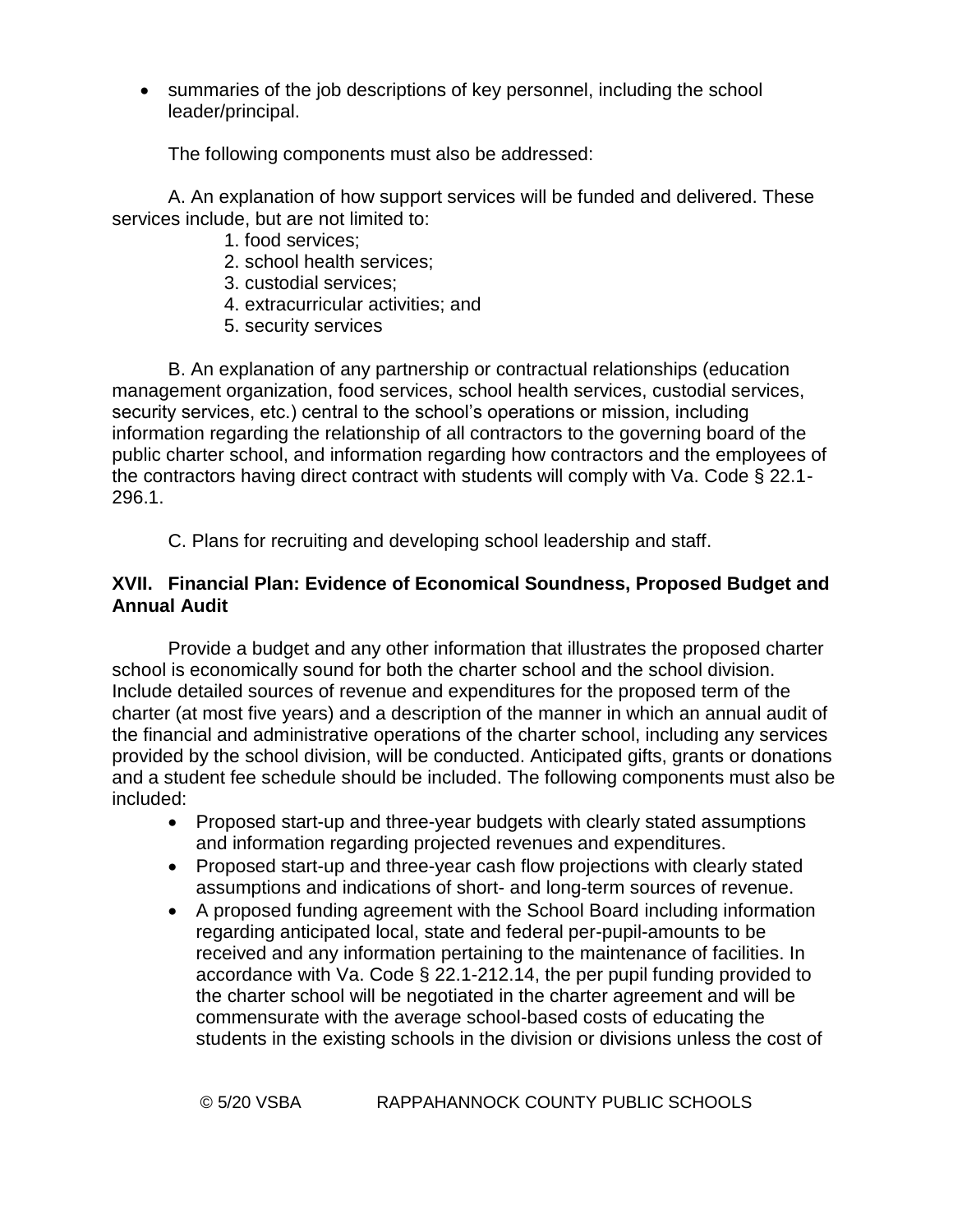operating the charter school is less than that average school-based cost. To the extent discussions have been held with the school division, please describe the outcome of those discussions. If there have been no discussions to date, please indicate the reason.

## **XVIII. Legal Liability and Insurance Coverage**

Describe the proposed arrangement between the charter school and the School Board regarding their respective legal liability and applicable insurance coverage, including the types of insurance that will be obtained for the public charter school, its property, its employees, the charter school management committee and the School Board and its agents and the levels of insurance sought. Types of insurance include, but are not limited to,

- general liability:
- health;
- property;
- property and casualty (including vehicle coverage);
- officer and employee liability; and
- workers' compensation.

### **XIX. Disclosures**

Disclose ownership or financial interest in the public charter school by the charter applicant and the governing body, administrators, and other personnel of the proposed public charter school, and require that the applicant and the governing body, administrators, and other personnel of the public charter school shall have a continuing duty to disclose such interests during the term of the charter. The following components must be addressed:

- A description of how the applicant and members of the management committee will disclose any ownership or financial interest.
- Information regarding the frequency by which such disclosures will be made during the term of the charter.
- A description of ownership or financial interest of the applicant and/or members of the management committee in the proposed charter school. This includes any relationships that parties may have with vendors performing services at the school.

### **XX. Waivers**

Describe and justify any waiver from School Board policies and state regulations that the charter school requests. The Standards of Quality, and by reference the Standards of Accreditation and Standards of Learning, may not be waived. **Please note that state law only allows waivers of policy and regulation. No waiver of state statutes or federal statutes or regulations is permitted.**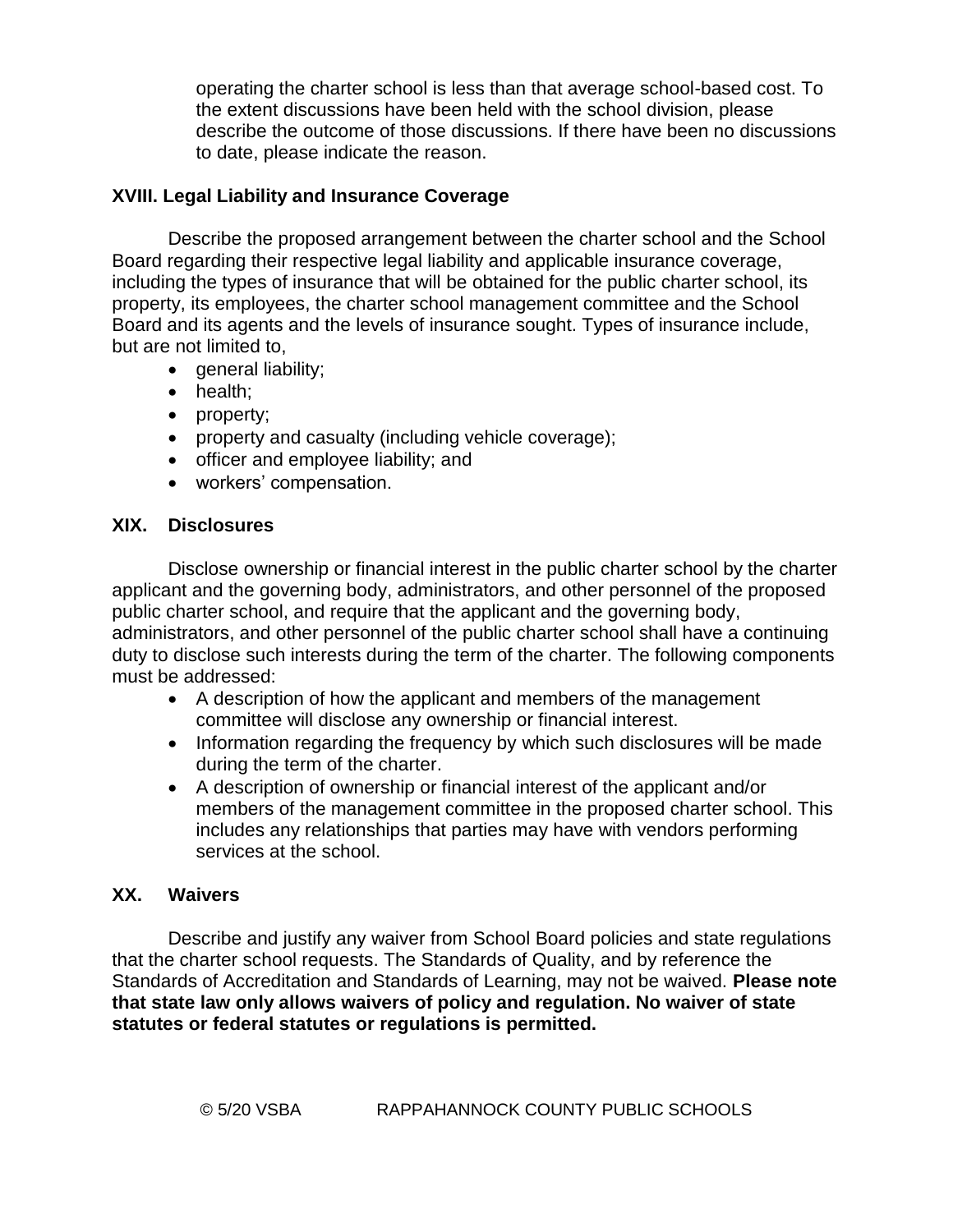### **XXI. Discrimination**

Assure that the charter school will follow state and federal law prohibiting discrimination on the basis of disability, race, creed, color, sex, sexual orientation, gender, gender identity, national origin, religion, ancestry, or the need for special education services and shall be subject to any court-ordered desegregation plan in effect in the school division.

### **XXII. Assurance**

By signing and submitting this application for a public charter school, the applicant expressly assures the School Board that if the application is approved by the School Board, the school leadership of the public charter school will be retained on contract no later than 60 days prior to the opening date of the school.

### **XXIII. Signatures**

The Applicant hereby certifies that the information and assurances contained within the *Virginia Public Charter School Application* submitted on behalf of the proposed charter school to the Virginia Board of Education and the information contained in this *Public Charter School Application Addendum* is correct.

\_\_\_\_\_\_\_\_\_\_\_\_\_\_\_\_\_\_\_\_\_\_\_\_\_\_\_\_\_\_\_\_\_\_\_\_\_\_ \_\_\_\_\_\_\_\_\_\_\_\_\_\_\_\_\_\_\_\_\_\_\_\_\_

\_\_\_\_\_\_\_\_\_\_\_\_\_\_\_\_\_\_\_\_\_\_\_\_\_\_\_\_\_\_\_\_\_\_\_\_\_\_ \_\_\_\_\_\_\_\_\_\_\_\_\_\_\_\_\_\_\_

### **Name of Authorized Official:** Title:

**Signature of Authorized Official:** Date:

© 5/20 VSBA RAPPAHANNOCK COUNTY PUBLIC SCHOOLS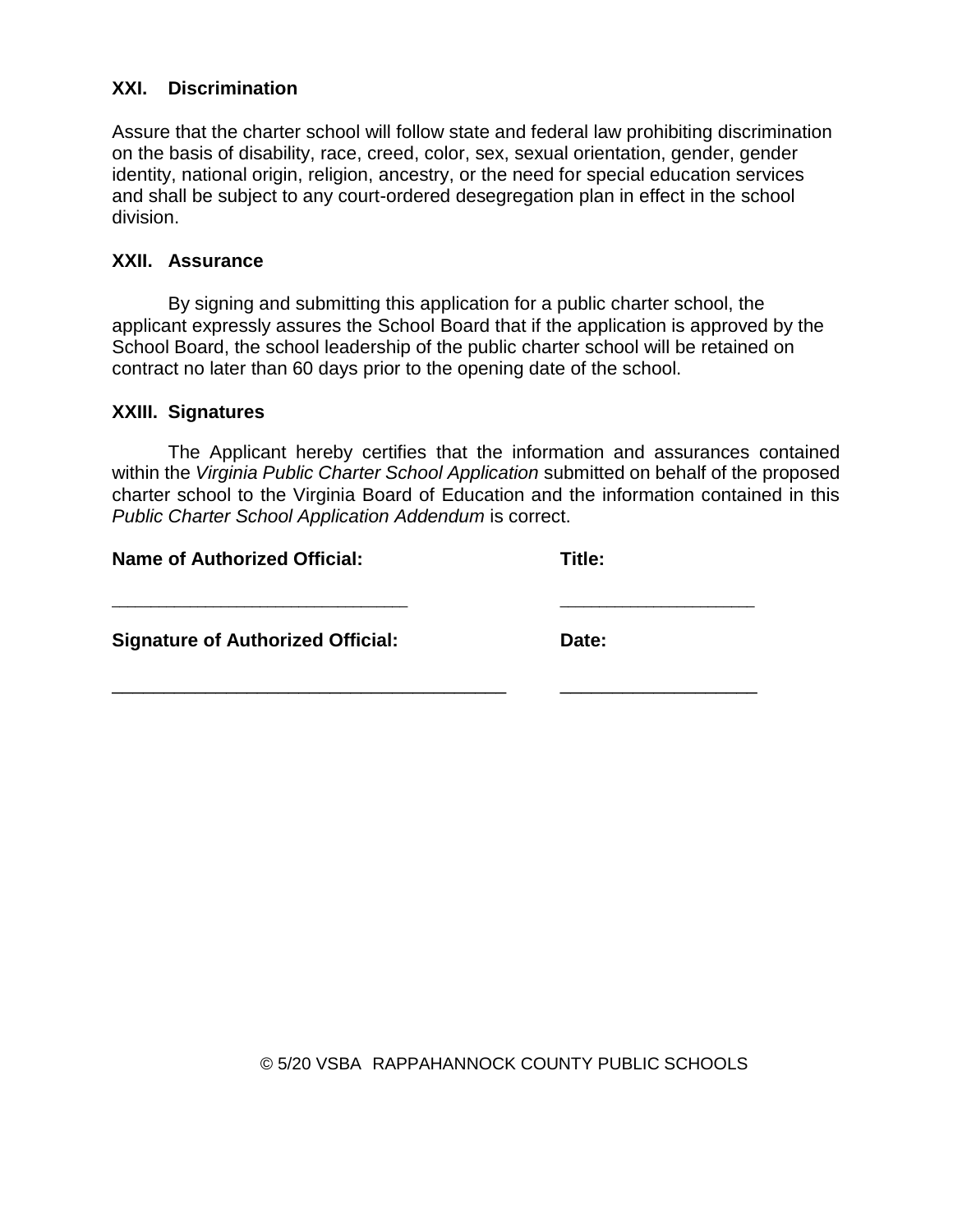## ADVANCED/ALTERNATIVE COURSES FOR CREDIT

Rappahannock County School Board has an agreement for postsecondary degree attainment with a community college in the Commonwealth specifying the options for students to complete an associate's degree or a one-year Uniform Certificate of General Studies from the community college concurrent with a high school diploma. The agreement will specify the credit available for dual enrollment courses and Advanced Placement courses with qualifying exam scores of three or higher.

Rappahannock County School Board may enter into agreements for postsecondary credential, certification or license attainment with community colleges or other public institutions of higher education or educational institutions established pursuant to Title 23.1 of the Code of Virginia that offer a career and technical education curriculum. Such agreements shall specify (i) the options for students to take courses as part of the career and technical education curriculum that lead to an industry-recognized credential, certification or license concurrent with a high school diploma and (ii) the credentials, certifications or licenses available for such courses.

Beginning in the middle school years, students are counseled on opportunities for beginning postsecondary education and opportunities for obtaining industry certifications, occupational competency credentials, or professional licenses in a career and technical education field prior to high school graduation. Such opportunities include access to at least three Advanced Placement (AP), International Baccalaureate (IB), or Cambridge courses or three college-level courses for degree credit. Students taking advantage of such opportunities are not denied participation in school activities for which they are otherwise eligible. Wherever possible, students are encouraged and afforded opportunities to take college courses simultaneously for high school graduation and college degree credit (dual enrollment), under the following conditions:

- Written approval of the high school principal prior to participation in dual enrollment must be obtained.
- The college must accept the student for admission to the course or courses.
- The course or courses must be given by the college for degree credits (no remedial courses will be accepted).

\_\_\_\_\_\_\_\_\_\_\_\_\_\_\_\_\_\_\_\_\_\_\_\_\_\_\_\_\_\_\_\_\_\_\_\_\_\_\_\_\_\_\_\_\_\_\_\_\_\_\_\_\_\_\_\_\_\_\_\_\_\_\_\_\_\_\_\_\_\_ \_\_\_\_\_\_\_\_\_\_\_\_\_\_\_\_\_\_\_\_\_\_\_\_\_\_\_\_\_\_\_\_\_\_\_\_\_\_\_\_\_\_\_\_\_\_\_\_\_\_\_\_\_\_\_\_\_\_\_\_\_\_\_\_\_\_\_\_\_\_

Adopted: August 8, 1995 Revised: July 13, 1999, August 9, 2005, August 14, 2012 Reviewed: October 14, 2014 Revised: June 13, 2017, September 11, 2018

Legal Refs.: Code of Virginia, 1950, as amended, §§ 22.1-78, 22.1-253.13:1.

8 VAC 20-131-140.

Cross Ref.: IGBI Advanced Placement Classes and Special Programs